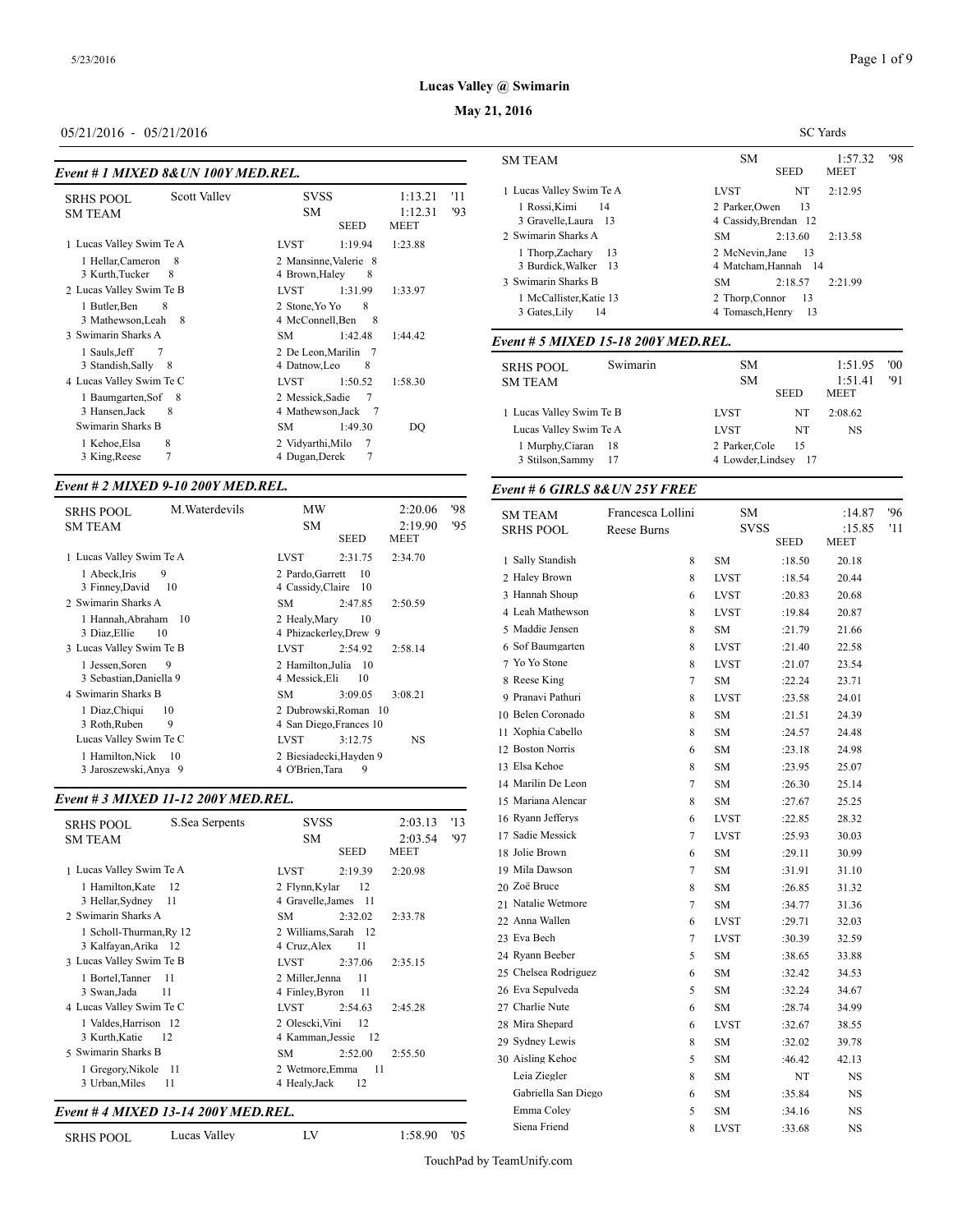## 05/21/2016 - 05/21/2016

|             |                               |                      |             |    | 1/ ivora Snepard<br>18 Juliette Douglas |
|-------------|-------------------------------|----------------------|-------------|----|-----------------------------------------|
|             | <b>SM</b>                     |                      | :13.76      | 93 | 19 Neeva Gaine                          |
| D Rothberg  | RR                            |                      | :14.59      | 95 | 20 Cayman Stein                         |
|             |                               |                      | MEET        |    | 21 Isabella Rodrigu                     |
| 8           | <b>LVST</b>                   | :16.71               | 16.77       |    | 22 Clara Beales                         |
| 8           | <b>LVST</b>                   | :16.10               | 16.91       |    | 23 Lilah Stevens                        |
| 8           | <b>LVST</b>                   | :17.10               | 18.07       |    | 24 Diana Diaz                           |
| 8           | <b>LVST</b>                   | :18.80               | 19.72       |    | 25 Stella Emerick                       |
| 8           | <b>SM</b>                     | :22.12               | 20.39       |    | 26 Katie Ellis                          |
| 8           | <b>LVST</b>                   | :20.04               | 21.07       |    | 27 Catalina Aldana                      |
| $\tau$      | <b>SM</b>                     | :22.20               | 21.97       |    | Pedersen Peders                         |
| $\tau$      | SM                            | :23.36               | 22.04       |    | Julia Hamilton                          |
| $\tau$      | <b>SM</b>                     | :23.22               | 22.64       |    | Calliope Ruskin                         |
| $\tau$      | <b>LVST</b>                   | :22.01               | 23.45       |    |                                         |
| 7           | SM                            | :23.20               | 24.29       |    |                                         |
| 8           | LVST                          | :23.48               | 25.12       |    | Event # 9 BOYS                          |
| 7           | <b>SM</b>                     | :27.55               | 26.06       |    | <b>SM TEAM</b>                          |
| 8           | <b>LVST</b>                   | :26.42               | 26.07       |    | <b>SRHS POOL</b>                        |
| 7           | <b>SM</b>                     | :28.08               | 26.19       |    |                                         |
| $\tau$      | <b>SM</b>                     | :34.49               | 27.11       |    | 1 Garrett Pardo                         |
| $\,$ 8 $\,$ | SM                            | :28.89               | 27.79       |    | 2 Eli Messick                           |
| $\tau$      | SM                            | :29.06               | 28.20       |    | 3 Abraham Hanna                         |
| 8           | <b>LVST</b>                   | :26.61               | 29.15       |    | 4 Nick Hamilton                         |
| 6           | <b>SM</b>                     | :28.66               | 29.38       |    | 5 Miller Link                           |
| $\tau$      | <b>SM</b>                     | :29.65               | 29.49       |    | 6 Hayden Biesiade                       |
| $\tau$      | <b>SM</b>                     | :30.48               | 31.86       |    | 7 Drew Phizacker                        |
| 6           | <b>LVST</b>                   | :35.60               | 32.01       |    | 8 Ruben Roth                            |
| $\tau$      | SM                            | :31.86               | 33.46       |    | 9 Micah Arnold                          |
| $\tau$      | <b>SM</b>                     | :36.88               | 34.40       |    | 10 Eden Abeck                           |
| $\tau$      | <b>SM</b>                     | :42.27               | 35.82       |    | 11 Jack Middleton                       |
| $\tau$      | SM                            | :38.23               | NS          |    | 12 Max Mokelke                          |
| 6           | LVST                          | :36.14               | <b>NS</b>   |    | 13 Qas Vidyarthi                        |
| 7           | SM                            | NT                   | <b>NS</b>   |    | 14 Alberto Diaz                         |
| 8           | <b>LVST</b>                   | :25.17               | NS          |    | 15 Jake Goldman                         |
| 8           | <b>SM</b>                     | NT                   | <b>NS</b>   |    | 16 Roman Dubrow                         |
|             | Event # 7 BOYS 8& UN 25Y FREE | Ben Wildman-Tobriner | <b>SEED</b> |    |                                         |

# *Event # 8 GIRLS 9-10 50Y FREE*

| <b>SM TEAM</b><br><b>SRHS POOL</b> | Julianne Scanlon<br>E Trautner |             | <b>SM</b><br>WAVES<br><b>SEED</b> | :29.04<br>:28.52<br><b>MEET</b> | '85<br>'00 | 19 Fazzatti Deleon<br>20 Jacob Ellis<br>21 Shane Quinan |
|------------------------------------|--------------------------------|-------------|-----------------------------------|---------------------------------|------------|---------------------------------------------------------|
| 1 Claire Cassidy                   | 10                             | <b>LVST</b> | :31.91                            | 33.12                           |            | 22 Anton Schultz                                        |
| 2 Iris Abeck                       | 9                              | <b>LVST</b> | :33.28                            | 33.55                           |            | 23 Malhar Dev                                           |
| 3 Ellie Diaz                       | 10                             | <b>SM</b>   | :35.22                            | 33.85                           |            | 24 Martin Datnow                                        |
| 4 Daniella Sebastian               | 9                              | <b>LVST</b> | :35.26                            | 35.56                           |            | 25 Carter Drey                                          |
| 5 Francesca San Diego              | 10                             | <b>SM</b>   | :35.25                            | 36.53                           |            | 26 Ji Gumba                                             |
| 6 Chiqui Diaz                      | 10                             | <b>SM</b>   | :37.68                            | 38.26                           |            | <b>EX</b> David Finney                                  |
| 7 Mary Healy                       | 10                             | <b>SM</b>   | :38.66                            | 39.80                           |            | Charlie Nau                                             |
| 8 Anya Jaroszewski                 | 9                              | <b>LVST</b> | :36.81                            | 40.32                           |            |                                                         |
| 9 Olivia Dugan                     | 9                              | <b>SM</b>   | :40.97                            | 41.16                           |            | Event # 10 GIRI                                         |
| 10 Eloise Capelle                  | 10                             | <b>SM</b>   | :43.34                            | 41.63                           |            | <b>SM TEAM</b>                                          |
| 11 Addie Perry                     | 10                             | <b>SM</b>   | :40.82                            | 42.73                           |            | <b>SRHS POOL</b>                                        |
| 12 Leana Gregory                   | 9                              | <b>SM</b>   | NT                                | 43.65                           |            |                                                         |
| 13 Samantha Carter                 | 9                              | <b>SM</b>   | :43.54                            | 44.47                           |            | 1 Sydney Hellar                                         |
| 14 Paige Bussi                     | 10                             | <b>SM</b>   | :41.72                            | 44.55                           |            | 2 Sarah Williams                                        |
| 15 Tara O'Brien                    | 9                              | <b>LVST</b> | :44.04                            | 45.63                           |            | 3 Jenna Miller                                          |
| 16 Madeline Andrews                | 10                             | <b>SM</b>   | :46.25                            | 46.12                           |            | 4 Katie Kurth                                           |

|                       |    |             |         | <b>SC</b> Yards |  |
|-----------------------|----|-------------|---------|-----------------|--|
| 17 Nora Shepard       | 9  | <b>LVST</b> | :50.81  | 46.91           |  |
| 18 Juliette Douglass  | 9  | SM          | :50.45  | 47.04           |  |
| 19 Neeva Gaine        | 9  | SM          | :45.82  | 47.32           |  |
| 20 Cayman Stein       | 9  | SM          | :47.81  | 49.26           |  |
| 21 Isabella Rodriguez | 10 | <b>SM</b>   | :50.23  | 50.33           |  |
| 22 Clara Beales       | 9  | <b>SM</b>   | :46.06  | 50.35           |  |
| 23 Lilah Stevens      | 9  | SM          | :54.11  | 52.63           |  |
| 24 Diana Diaz         | 9  | SM          | :57.09  | 55.95           |  |
| 25 Stella Emerick     | 10 | <b>LVST</b> | :52.70  | 58.07           |  |
| 26 Katie Ellis        | 9  | SM          | : 53.14 | 1:03.25         |  |
| 27 Catalina Aldana    | 9  | <b>SM</b>   | 1:01.66 | 1:04.37         |  |
| Pedersen Pedersen     | 9  | <b>LVST</b> | 1:19.25 | <b>NS</b>       |  |

Julia Hamilton 10 LVST :36.59 NS Calliope Ruskin 9 LVST :47.20 NS

#### *Event # 9 BOYS 9-10 50Y FREE*

**May 21, 2016 Lucas Valley @ Swimarin**

| <b>SM TEAM</b>         | Ben Wildman-Tobriner | <b>SM</b>   |             | :24.14                | 95 |
|------------------------|----------------------|-------------|-------------|-----------------------|----|
| <b>SRHS POOL</b>       | Ben Wildman-Tobriner | <b>SM</b>   | <b>SEED</b> | :29.45<br><b>MEET</b> | 95 |
| 1 Garrett Pardo        | 10                   | <b>LVST</b> | :32.03      | 32.47                 |    |
| 2 Eli Messick          | 10                   | <b>LVST</b> | :34.34      | 35.06                 |    |
| 3 Abraham Hannah       | 10                   | <b>SM</b>   | :36.18      | 35.13                 |    |
| 4 Nick Hamilton        | 10                   | <b>LVST</b> | NT          | 38.26                 |    |
| 5 Miller Link          | 9                    | <b>LVST</b> | :38.53      | 38.39                 |    |
| 6 Hayden Biesiadecki   | 9                    | <b>LVST</b> | :38.76      | 39.68                 |    |
| 7 Drew Phizackerley    | 9                    | <b>SM</b>   | :38.65      | 39.75                 |    |
| 8 Ruben Roth           | 9                    | <b>SM</b>   | :42.06      | 41.05                 |    |
| 9 Micah Arnold         | 9                    | <b>SM</b>   | :43.25      | 41.48                 |    |
| 10 Eden Abeck          | 9                    | <b>LVST</b> | :41.01      | 42.20                 |    |
| 11 Jack Middleton      | 9                    | <b>LVST</b> | :39.77      | 42.51                 |    |
| 12 Max Mokelke         | 9                    | <b>LVST</b> | :43.13      | 43.28                 |    |
| 13 Oas Vidyarthi       | 9                    | <b>SM</b>   | :43.57      | 44.28                 |    |
| 14 Alberto Diaz        | 10                   | <b>SM</b>   | :45.52      | 44.70                 |    |
| 15 Jake Goldman        | 10                   | <b>SM</b>   | :44.69      | 44.98                 |    |
| 16 Roman Dubrowski     | 10                   | <b>SM</b>   | :42.04      | 45.27                 |    |
| 17 Bobby Seater        | 9                    | <b>SM</b>   | :44.45      | 45.29                 |    |
| 18 Lucas Valdes        | 10                   | <b>LVST</b> | :44.39      | 45.98                 |    |
| 19 Fazzatti Deleon     | 10                   | <b>SM</b>   | :50.08      | 46.13                 |    |
| 20 Jacob Ellis         | 9                    | <b>SM</b>   | :50.56      | 46.72                 |    |
| 21 Shane Quinan        | 9                    | <b>LVST</b> | :49.34      | 48.14                 |    |
| 22 Anton Schultz       | 9                    | <b>LVST</b> | :45.99      | 49.59                 |    |
| 23 Malhar Dev          | 10                   | <b>LVST</b> | :45.17      | 50.51                 |    |
| 24 Martin Datnow       | 10                   | <b>SM</b>   | :46.67      | 50.54                 |    |
| 25 Carter Drey         | 10                   | <b>SM</b>   | :51.34      | 52.82                 |    |
| 26 Jj Gumba            | 9                    | <b>SM</b>   | :58.71      | 1:05.73               |    |
| <b>EX</b> David Finney | 10                   | <b>LVST</b> | :35.02      | 35.24                 |    |
| Charlie Nau            | 10                   | <b>LVST</b> | :40.26      | NS                    |    |

#### *Event # 10 GIRLS 11-12 50Y FREE*

| <b>SM TEAM</b>   | Francesca Lollini | SМ          |             | :27.57                | 00' |
|------------------|-------------------|-------------|-------------|-----------------------|-----|
| <b>SRHS POOL</b> | Kacev Baetz       | <b>SVSS</b> | <b>SEED</b> | :27.24<br><b>MEET</b> | '13 |
| 1 Sydney Hellar  | 11                | <b>LVST</b> | :31.74      | 32.00                 |     |
| 2 Sarah Williams | 12                | <b>SM</b>   | :32.23      | 32.10                 |     |
| 3 Jenna Miller   | 11                | <b>LVST</b> | :31.62      | 32.23                 |     |
| 4 Katie Kurth    | 12                | <b>LVST</b> | :34.07      | 35.67                 |     |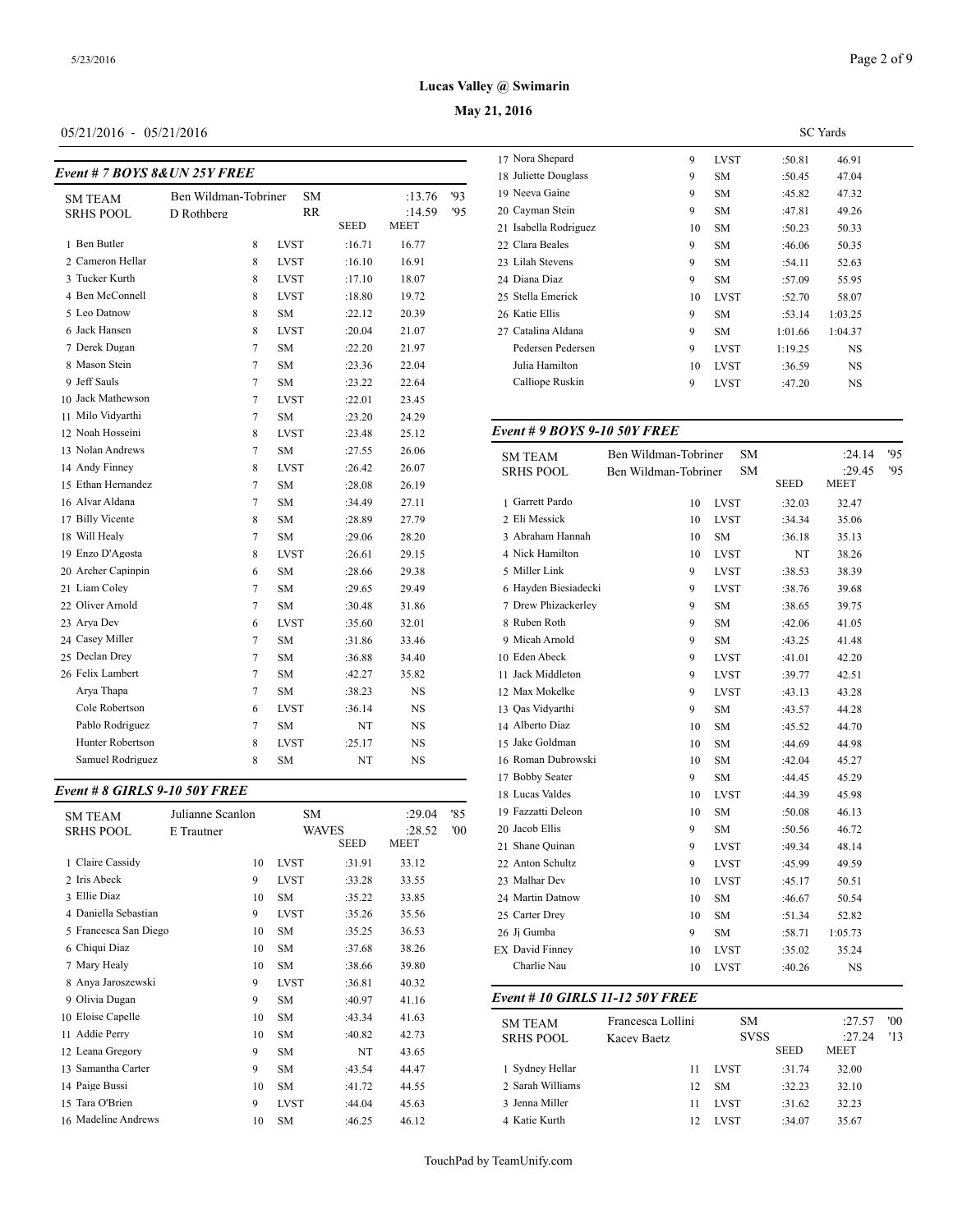## **May 21, 2016**

## 05/21/2016 - 05/21/2016

| 5 Jessie Kamman       | 12 | <b>LVST</b> | :35.55 | 35.69 | 12 Flynn      |
|-----------------------|----|-------------|--------|-------|---------------|
| 6 Dylan Moayedi       | 11 | <b>SM</b>   | :34.99 | 35.96 | 13 Lulu V     |
| 7 Jada Swan           | 11 | <b>LVST</b> | NT     | 36.99 | 14 Ruby       |
| 8 Nikole Gregory      | 11 | <b>SM</b>   | :35.71 | 37.60 | $15$ Lucy $($ |
| 9 Emma Wetmore        | 11 | <b>SM</b>   | :36.89 | 39.61 | 16 Jasmir     |
| 10 Marina Stevens     | 11 | <b>SM</b>   | :40.88 | 40.12 | 17 Stepha     |
| 11 Emily Spence       | 12 | <b>SM</b>   | :38.35 | 41.76 | Caroli        |
| 12 Emily Flores       | 12 | <b>SM</b>   | :46.16 | 47.60 |               |
| 13 Zoe Jaros          | 11 | <b>LVST</b> | :49.18 | 47.68 | Event $#$     |
| 14 Eva Laborde-Turner | 11 | <b>SM</b>   | :45.95 | 53.14 | SMTE          |
| Mava Pedersen         | 11 | <b>LVST</b> | :47.39 | NS    | <b>SRHSF</b>  |

#### *Event # 11 BOYS 11-12 50Y FREE*

| <b>SM TEAM</b>        | Ben Tobriner  |    | <b>SM</b>   |             | :24.59      | 97  | 2 Walker Burdick  |
|-----------------------|---------------|----|-------------|-------------|-------------|-----|-------------------|
| <b>SRHS POOL</b>      | Peter Lewczyk |    | <b>SVSS</b> |             | :25.99      | '11 | 3 Henry Tomasch   |
|                       |               |    |             | <b>SEED</b> | <b>MEET</b> |     | 4 Connor Thorp    |
| 1 Kylar Flynn         |               | 12 | <b>LVST</b> | :27.62      | 28.06       |     | 5 Thomas Beales   |
| 2 James Gravelle      |               | 11 | <b>LVST</b> | :29.56      | 29.99       |     | 6 Brendan Cassidy |
| 3 Byron Finley        |               | 11 | <b>LVST</b> | :30.58      | 31.22       |     | 7 Erik Diaz       |
| 4 Vini Olescki        |               | 12 | <b>LVST</b> | :35.47      | 34.13       |     | 8 Ti Bernhard     |
| 5 Rvan Scholl-Thurman |               | 12 | <b>SM</b>   | :34.03      | 34.54       |     | 9 Levi Woodall    |
| 6 Jack Healy          |               | 12 | <b>SM</b>   | :34.03      | 35.38       |     | Victor Lau        |
| 7 Natey Eves          |               | 12 | <b>LVST</b> | :34.31      | 35.51       |     | Zachary Thorp     |
| 8 Kevin Snaith        |               | 11 | <b>SM</b>   | :36.73      | 36.71       |     |                   |
| 9 Alex Cruz           |               | 11 | <b>SM</b>   | :33.27      | 36.74       |     | Event # 14 GIRI   |
| 10 Brendan Sheehan    |               | 11 | <b>SM</b>   | :37.12      | 37.20       |     | <b>SM TEAM</b>    |
| 11 Harrison Valdes    |               | 12 | <b>LVST</b> | :36.00      | 38.40       |     | <b>SRHS POOL</b>  |
| 12 Christopher Parker |               | 11 | <b>LVST</b> | :39.51      | 39.62       |     |                   |
| 13 Duncan Stilson     |               | 11 | <b>LVST</b> | :39.11      | 40.91       |     | 1 Sammy Stilson   |
| 14 Gustavo Lazo       |               | 12 | <b>SM</b>   | NT          | 42.58       |     | 2 Georgia Lee     |
| 15 Matthew Coronado   |               | 11 | <b>SM</b>   | :42.96      | 43.32       |     | 3 Lindsey Lowder  |
| 16 Jonathan Lopez     |               | 12 | <b>SM</b>   | :41.48      | 44.73       |     |                   |
| 17 Thomas Middleton   |               | 11 | <b>LVST</b> | :44.56      | 45.22       |     | Event # 15 $BOY$  |
| 18 Aidan Dolan        |               | 11 | <b>SM</b>   | :48.97      | 48.15       |     | <b>SM TEAM</b>    |
| 19 Miles Urban        |               | 11 | <b>SM</b>   | :41.48      | 48.37       |     | <b>SRHS POOL</b>  |
| 20 Angel Gomez        |               | 11 | <b>SM</b>   | :45.04      | 54.57       |     |                   |
| 21 Bryan Hernandez    |               | 12 | <b>SM</b>   | 1:00.06     | 55.08       |     | 1 Cole Parker     |
| <b>Tanner Bortel</b>  |               | 11 | <b>LVST</b> | :37.09      | NS          |     | 2 Conor Cassidy   |
| Nicolas Lau           |               | 11 | <b>SM</b>   | :38.04      | <b>NS</b>   |     | 3 Trae Sebastian  |
| Daniel Buckley        |               | 11 | <b>LVST</b> | :41.34      | <b>NS</b>   |     | 4 Jeremy Naftzger |
| <b>Emerson Coskey</b> |               | 11 | <b>LVST</b> | :35.05      | <b>NS</b>   |     | Ted Hartel        |
|                       |               |    |             |             |             |     |                   |

## *Event # 12 GIRLS 13-14 50Y FREE*

| <b>SM TEAM</b><br><b>SRHS POOL</b> | Francesca Lollini<br>Francesca Lollini | SM<br><b>SM</b> | <b>SEED</b> | :25.96<br>:25.97<br>MEET | '02<br>'02 | <b>SM TEAM</b><br><b>SRHS POOL</b> |
|------------------------------------|----------------------------------------|-----------------|-------------|--------------------------|------------|------------------------------------|
| 1 Kimi Rossi                       | 14                                     | <b>LVST</b>     | NT          | 27.90                    |            | 1 Haley Brown                      |
| 2 Hannah Matcham                   | 14                                     | SM.             | :27.63      | 28.15                    |            | 2 Sally Standish                   |
| 3 Laura Gravelle                   | 13                                     | <b>LVST</b>     | :28.55      | 28.76                    |            | 3 Leah Mathewso                    |
| 4 Katie McCallister                | 13                                     | SM.             | :30.32      | 29.39                    |            | 4 Belen Coronado                   |
| 5 Jane McNevin                     | 13                                     | <b>SM</b>       | :29.63      | 29.48                    |            | 5 Reese King                       |
| 6 Lily Gates                       | 14                                     | SM.             | :29.95      | 30.30                    |            | 6 Mariana Alencar                  |
| 7 Kendra Parker                    | 14                                     | <b>LVST</b>     | :30.43      | 30.42                    |            | 7 Boston Norris                    |
| 8 Aisling Cassidy                  | 14                                     | <b>LVST</b>     | :30.59      | 31.22                    |            | 8 Charlie Nute                     |
| 9 Emma Standish                    | 14                                     | <b>SM</b>       | :30.75      | 31.36                    |            | 9 Zoë Bruce                        |
| 10 Alexia Garcia                   | 13                                     | <b>SM</b>       | :31.52      | 31.38                    |            | 10 Marilin De Leor                 |
| 11 Julia Smith                     | 14                                     | <b>SM</b>       | :32.02      | 31.57                    |            | 11 Elsa Kehoe                      |

|                          |    |           | <b>SC</b> Yards |       |  |
|--------------------------|----|-----------|-----------------|-------|--|
| 12 Flynn Marrinson       | 14 | SM        | :30.91          | 31.62 |  |
| 13 Lulu Woolf            | 14 | SM.       | :32.02          | 32.72 |  |
| 14 Ruby Woolf            | 14 | SM        | :33.63          | 32.84 |  |
| 15 Lucy Goldman          | 13 | <b>SM</b> | :34.18          | 32.99 |  |
| 16 Jasmine Gonzalez      | 13 | SM        | NT              | 33.73 |  |
| 17 Stephanie Schnurpfeil | 13 | SM.       | :33.20          | 33.96 |  |
| Carolina Viniegra        | 14 | <b>SM</b> | :40.20          | NS    |  |
|                          |    |           |                 |       |  |

#### *Event # 13 BOYS 13-14 50Y FREE*

| <b>SM TEAM</b><br><b>SRHS POOL</b> | M Antongiovanni<br>Marty Smith | <b>SM</b><br>LV | <b>SEED</b> | :23.04<br>:23.88<br><b>MEET</b> | '83<br>'05 |
|------------------------------------|--------------------------------|-----------------|-------------|---------------------------------|------------|
| 1 Owen Parker                      | 13                             | <b>LVST</b>     | :28.56      | 27.69                           |            |
| 2 Walker Burdick                   | 13                             | <b>SM</b>       | :30.22      | 29.38                           |            |
| 3 Henry Tomasch                    | 13                             | <b>SM</b>       | :29.51      | 29.77                           |            |
| 4 Connor Thorp                     | 13                             | <b>SM</b>       | :30.88      | 30.19                           |            |
| 5 Thomas Beales                    | 13                             | <b>SM</b>       | :32.48      | 31.22                           |            |
| 6 Brendan Cassidy                  | 12                             | <b>LVST</b>     | NT          | 31.77                           |            |
| 7 Erik Diaz                        | 13                             | <b>SM</b>       | :32.41      | 31.88                           |            |
| 8 Ti Bernhard                      | 11                             | <b>LVST</b>     | :32.71      | 32.17                           |            |
| 9 Levi Woodall                     | 13                             | <b>SM</b>       | :41.55      | 45.34                           |            |
| Victor Lau                         | 13                             | <b>SM</b>       | :30.52      | <b>NS</b>                       |            |
| Zachary Thorp                      | 13                             | <b>SM</b>       | :29.24      | NS                              |            |

## *Event # 14 GIRLS 15-18 100Y FREE*

| 1 Sammy Stilson<br><b>LVST</b><br>1:09.46<br>1:08.41<br>17<br>2 Georgia Lee<br><b>LVST</b><br>1:09.93<br>1:08.92<br>15<br>3 Lindsey Lowder<br>NT<br>1:09.39<br><b>LVST</b><br>17 | <b>SM TEAM</b><br><b>SRHS POOL</b> | Jennifer Gaskin<br>Jessica Loberg | SМ<br>MW | <b>SEED</b> | :54.27<br>:56.09<br><b>MEET</b> | '91<br>'99 |
|----------------------------------------------------------------------------------------------------------------------------------------------------------------------------------|------------------------------------|-----------------------------------|----------|-------------|---------------------------------|------------|
|                                                                                                                                                                                  |                                    |                                   |          |             |                                 |            |
|                                                                                                                                                                                  |                                    |                                   |          |             |                                 |            |
|                                                                                                                                                                                  |                                    |                                   |          |             |                                 |            |

#### *Event # 15 BOYS 15-18 100Y FREE*

| <b>SM TEAM</b><br><b>SRHS POOL</b> | C Lollini<br>C Lollini |    | <b>SM</b><br><b>SM</b> | <b>SEED</b> | :48.47<br>:49.59<br><b>MEET</b> | '01<br>'00 |
|------------------------------------|------------------------|----|------------------------|-------------|---------------------------------|------------|
| 1 Cole Parker                      |                        | 15 | <b>LVST</b>            | :52.87      | 55.56                           |            |
| 2 Conor Cassidy                    |                        | 15 | <b>LVST</b>            | 1:00.89     | 1:00.15                         |            |
| 3 Trae Sebastian                   |                        | 15 | <b>LVST</b>            | 1:06.23     | 1:03.85                         |            |
| 4 Jeremy Naftzger                  |                        | 18 | <b>LVST</b>            | 1:11.32     | 1:12.24                         |            |
| Ted Hartel                         |                        | 18 | <b>LVST</b>            | 1:04.73     | NS                              |            |
|                                    |                        |    |                        |             |                                 |            |

#### *Event # 16 GIRLS 8&UN 25Y BACK*

| <b>SM TEAM</b>     | Dominique Suave | <b>SM</b>   |             | :18.72                | '94 |
|--------------------|-----------------|-------------|-------------|-----------------------|-----|
| <b>SRHS POOL</b>   | S Solomon       | <b>SVSS</b> | <b>SEED</b> | :18.77<br><b>MEET</b> | '11 |
| 1 Haley Brown      | 8               | <b>LVST</b> | :23.50      | 24.35                 |     |
| 2 Sally Standish   | 8               | SM          | :24.94      | 24.75                 |     |
| 3 Leah Mathewson   | 8               | <b>LVST</b> | :26.37      | 25.68                 |     |
| 4 Belen Coronado   | 8               | SM          | :28.33      | 25.90                 |     |
| 5 Reese King       | 7               | SM          | :27.72      | 26.62                 |     |
| 6 Mariana Alencar  | 8               | SM          | :31.04      | 28.83                 |     |
| 7 Boston Norris    | 6               | SM          | :29.06      | 29.12                 |     |
| 8 Charlie Nute     | 6               | SM          | :31.24      | 29.45                 |     |
| 9 Zoë Bruce        | 8               | SM          | :29.06      | 29.47                 |     |
| 10 Marilin De Leon | 7               | SM          | :39.44      | 30.80                 |     |
| 11 Elsa Kehoe      | 8               | <b>SM</b>   | :27.55      | 31.39                 |     |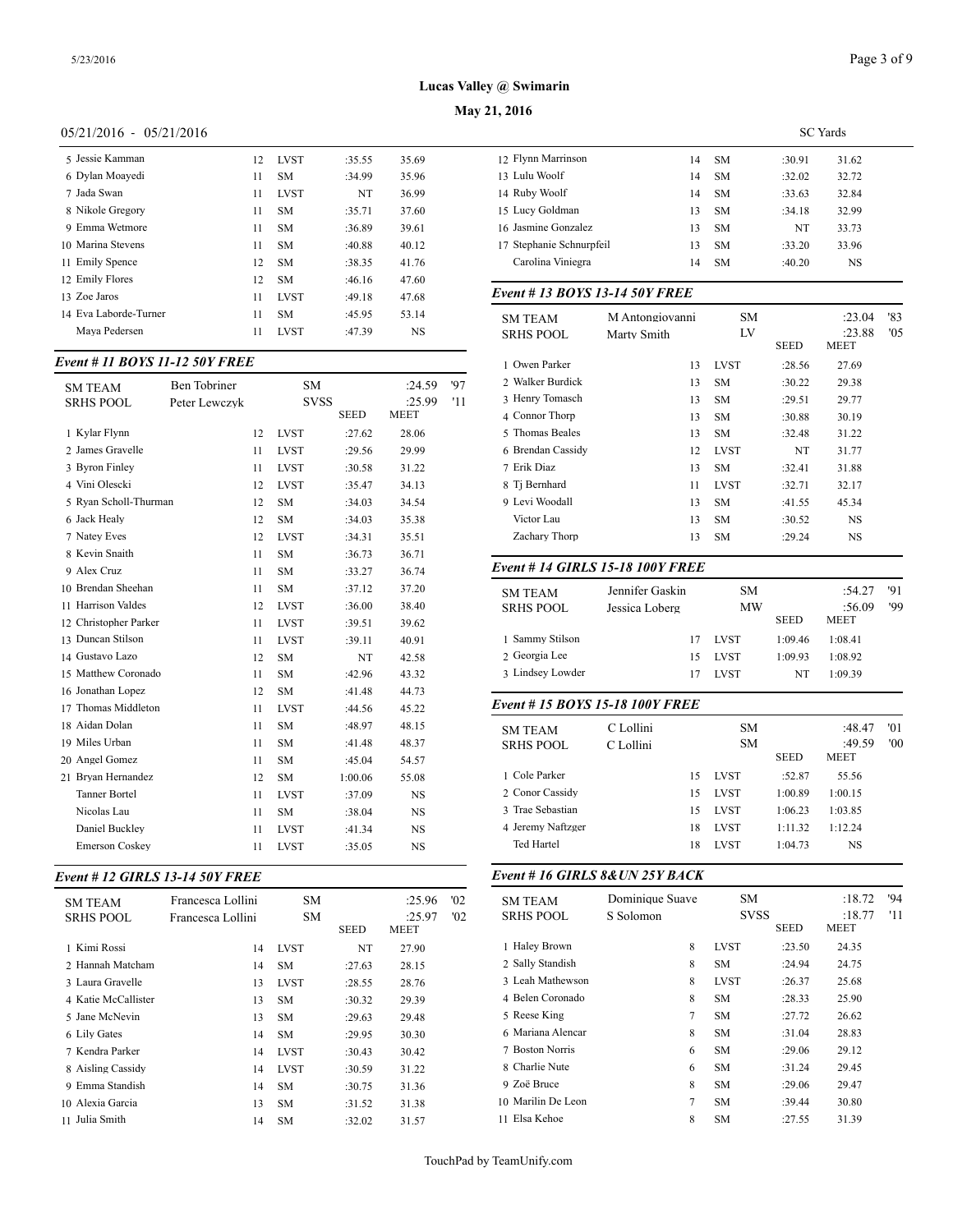## **May 21, 2016**

## 05/21/2016 - 05/21/2016

| 12 Eva Bech          | $\tau$ | LVST        | :33.56 | 34.23     | 14 Leana Gregor   |
|----------------------|--------|-------------|--------|-----------|-------------------|
| 13 Ryann Jefferys    | 6      | <b>LVST</b> | :31.39 | 34.77     | 15 Tara O'Brien   |
| 14 Xophia Cabello    | 8      | <b>SM</b>   | :32.74 | 34.98     | 16 Neeva Gaine    |
| 15 Natalie Wetmore   | 7      | SМ          | :38.20 | 35.96     | 17 Nora Shepard   |
| 16 Mila Dawson       | 7      | <b>SM</b>   | :32.51 | 37.29     | 18 Mathilde Lam   |
| 17 Sophia Kuzma      | 8      | <b>LVST</b> | :38.21 | 38.78     | 19 Clara Beales   |
| 18 Eva Sepulveda     | 5      | <b>SM</b>   | :44.75 | 38.87     | 20 Diana Diaz     |
| 19 Jordyn Beeber     | 7      | <b>SM</b>   | :32.78 | 38.99     | 21 Catalina Aldar |
| 20 Chelsea Rodriguez | 6      | SM.         | :41.77 | 44.90     | 22 Lilah Stevens  |
| Mira Shepard         | 6      | <b>LVST</b> | :51.53 | DO        | 23 Isabella Rodri |
| Emma Coley           | 5      | SM.         | :37.60 | NS.       | 24 Stella Emerick |
| Anna Wallen          | 6      | <b>LVST</b> | NT     | NS.       | Julia Hamiltor    |
| Gabriella San Diego  | 6      | <b>SM</b>   | :40.95 | NS.       | Calliope Rusk     |
| Siena Friend         | 8      | <b>LVST</b> | :33.99 | <b>NS</b> | Pedersen Pede     |
|                      |        |             |        |           |                   |

#### *Event # 17 BOYS 8&UN 25Y BACK*

| <b>SM TEAM</b><br><b>SRHS POOL</b> | Jamie Neuwirth<br>M Shirado | <b>SM</b><br><b>SVSS</b> | <b>SEED</b> | :18.74<br>:18.03<br><b>MEET</b> | '96<br>'11 | <b>SM TEAM</b><br><b>SRHS POOL</b> |
|------------------------------------|-----------------------------|--------------------------|-------------|---------------------------------|------------|------------------------------------|
| 1 Ben Butler                       | 8                           | <b>LVST</b>              | :21.10      | 20.09                           |            | 1 Garrett Pardo                    |
| 2. Cameron Hellar                  | 8                           | <b>LVST</b>              | :19.43      | 20.64                           |            | 2 Abraham Hanna                    |
| 3 Jack Mathewson                   | 7                           | <b>LVST</b>              | :31.39      | 26.71                           |            | 3 Eli Messick                      |
| 4 Noah Hosseini                    | 8                           | <b>LVST</b>              | :28.53      | 27.54                           |            | 4 Soren Jessen                     |
| 5 Leo Datnow                       | 8                           | <b>SM</b>                | :30.58      | 28.38                           |            | 5 Ruben Roth                       |
| 6 Milo Vidyarthi                   | 7                           | <b>SM</b>                | :31.87      | 29.13                           |            | 6 Nick Hamilton                    |
| 7 Nolan Andrews                    | 7                           | <b>SM</b>                | :28.56      | 29.25                           |            | 7 Eden Abeck                       |
| 8 Enzo D'Agosta                    | 8                           | <b>LVST</b>              | :31.20      | 32.41                           |            | 8 Miller Link                      |
| 9 Andy Finney                      | 8                           | <b>LVST</b>              | :30.57      | 32.45                           |            | 9 Micah Arnold                     |
| * 10 Billy Vicente                 | 8                           | <b>SM</b>                | :33.21      | 33.25                           |            | 10 Jacob Ellis                     |
| * 10 Ethan Hernandez               | 7                           | <b>SM</b>                | :34.24      | 33.25                           |            | 11 Oas Vidvarthi                   |
| 12 Alvar Aldana                    | 7                           | <b>SM</b>                | :43.00      | 33.83                           |            | 12 Roman Dubrow                    |
| 13 Liam Colev                      | 7                           | <b>SM</b>                | :38.11      | 37.54                           |            | 13 Shane Quinan                    |
| 14 Archer Capinpin                 | 6                           | <b>SM</b>                | :37.09      | 42.95                           |            | 14 Alberto Diaz                    |
| 15 Oliver Arnold                   | 7                           | <b>SM</b>                | :39.54      | 43.79                           |            | 15 Martin Datnow                   |
| 16 Arya Dev                        | 6                           | <b>LVST</b>              | :54.65      | 47.40                           |            | 16 Anton Schultz                   |
| <b>Hunter Robertson</b>            | 8                           | <b>LVST</b>              | :27.07      | <b>NS</b>                       |            | 17 Fazzatti Deleon                 |
| <b>Ben McConnell</b>               | 8                           | <b>LVST</b>              | :28.55      | <b>NS</b>                       |            | 18 Carter Drey                     |
| <b>Jeff Sauls</b>                  | 7                           | <b>SM</b>                | :27.06      | <b>NS</b>                       |            | 19 Lucas Valdes                    |
| Arya Thapa                         | 7                           | <b>SM</b>                | :35.11      | <b>NS</b>                       |            | 20 Max Mokelke                     |
|                                    |                             |                          |             |                                 |            |                                    |

#### *Event # 18 GIRLS 9-10 50Y BACK*

|   | <b>SM TEAM</b><br><b>SRHS POOL</b> | Julianne Scanlon<br>Natalie Focha | SM          | <b>SHST</b> | :33.56<br>:33.96 | '85<br>'05 |                  |
|---|------------------------------------|-----------------------------------|-------------|-------------|------------------|------------|------------------|
|   |                                    |                                   |             | SEED        | MEET             |            | Event # 20 GIRI  |
|   | 1 Iris Abeck                       | 9                                 | <b>LVST</b> | :39.61      | 39.82            |            | <b>SM TEAM</b>   |
|   | 2 Ellie Diaz                       | 10                                | <b>SM</b>   | :40.93      | 40.15            |            | <b>SRHS POOL</b> |
|   | 3 Claire Cassidy                   | 10                                | <b>LVST</b> | :38.55      | 40.96            |            |                  |
|   | 4 Daniella Sebastian               | 9                                 | <b>LVST</b> | :42.71      | 44.36            |            | 1 Arika Kalfayan |
|   | 5 Chiqui Diaz                      | 10                                | <b>SM</b>   | :45.95      | 44.95            |            | 2 Sydney Hellar  |
|   | 6 Anya Jaroszewski                 | 9                                 | <b>LVST</b> | :46.14      | 46.80            |            | 3 Kate Hamilton  |
|   | 7 Mary Healy                       | 10                                | <b>SM</b>   | :47.28      | 46.91            |            | 4 Sarah Williams |
|   | 8 Francesca San Diego              | 10                                | <b>SM</b>   | :45.88      | 47.78            |            | 5 Jessie Kamman  |
| * | 9 Samantha Carter                  | 9                                 | <b>SM</b>   | :49.66      | 50.49            |            | 6 Jada Swan      |
| * | 9 Juliette Douglass                | 9                                 | <b>SM</b>   | :55.55      | 50.49            |            | 7 Nikole Gregory |
|   | 11 Addie Perry                     | 10                                | <b>SM</b>   | :51.81      | 51.03            |            | 8 Dylan Moavedi  |
|   | 12 Eloise Capelle                  | 10                                | <b>SM</b>   | :54.87      | 52.60            |            | 9 Eva Laborde-Tu |
|   | 13 Paige Bussi                     | 10                                | <b>SM</b>   | :51.96      | 55.92            |            | 10 Emma Wetmore  |

|    |             |         | <b>SC</b> Yards |
|----|-------------|---------|-----------------|
| 9  | SM          | NT      | 56.39           |
| 9  | <b>LVST</b> | :54.16  | 57.61           |
| 9  | SM          | :55.32  | 59.63           |
| 9  | <b>LVST</b> | 1:00.26 | 1:00.13         |
| 9  | <b>SM</b>   | 1:05.67 | 1:01.89         |
| 9  | SM          | :57.62  | 1:04.83         |
| 9  | SM          | :59.00  | 1:06.72         |
| 9  | SM          | 1:07.77 | 1:07.17         |
| 9  | SM          | 1:12.58 | 1:12.87         |
| 10 | SM          | 1:13.33 | 1:13.00         |
| 10 | <b>LVST</b> | 1:08.91 | 1:15.58         |
| 10 | <b>LVST</b> | :43.42  | <b>NS</b>       |
| 9  | <b>LVST</b> | :56.24  | <b>NS</b>       |
| 9  | <b>LVST</b> | NT      | <b>NS</b>       |
|    |             |         |                 |

## *Event # 19 BOYS 9-10 50Y BACK*

| <b>WAVE</b><br>:32.82<br>'14<br><b>SRHS POOL</b><br>Finn Aune<br><b>SEED</b><br><b>MEET</b><br>1 Garrett Pardo<br><b>LVST</b><br>:39.60<br>39.47<br>10<br>2 Abraham Hannah<br><b>SM</b><br>10<br>:44.05<br>43.66<br>3 Eli Messick<br>10<br><b>LVST</b><br>:45.52<br>48.54<br>4 Soren Jessen<br>9<br><b>LVST</b><br>:45.85<br>48.84<br>5 Ruben Roth<br>9<br><b>SM</b><br>:48.56<br>49.71<br>6 Nick Hamilton<br>10<br><b>LVST</b><br>NT<br>50.39<br>7 Eden Abeck<br>9<br><b>LVST</b><br>:49.06<br>51.34<br>8 Miller Link<br>9<br><b>LVST</b><br>:50.71<br>51.55<br>9 Micah Arnold<br>9<br><b>SM</b><br>:59.10<br>54.46<br>10 Jacob Ellis<br>9<br><b>SM</b><br>:59.42<br>55.32<br>11 Oas Vidyarthi<br>9<br><b>SM</b><br>:55.20<br>55.95<br>12 Roman Dubrowski<br>10<br><b>SM</b><br>56.72<br>:54.85<br>13 Shane Quinan<br>9<br><b>LVST</b><br>1:00.74<br>57.81<br>14 Alberto Diaz<br><b>SM</b><br>1:00.19<br>58.06<br>10<br>15 Martin Datnow<br>10<br><b>SM</b><br>1:00.69<br>59.88<br>16 Anton Schultz<br>9<br>1:03.18<br><b>LVST</b><br>1:00.21<br>17 Fazzatti Deleon<br><b>SM</b><br>10<br>1:01.70<br>1:00.56<br>18 Carter Drey<br><b>SM</b><br>10<br>:59.31<br>1:01.92<br>19 Lucas Valdes<br>10<br><b>LVST</b><br>:58.75<br>1:02.49<br>20 Max Mokelke<br>9<br><b>LVST</b><br>1:03.52<br>:54.49<br>21 Malhar Dev<br>10<br><b>LVST</b><br>1:04.80<br>1:02.99<br>Charlie Nau<br>10<br><b>LVST</b><br>:56.08<br><b>NS</b> | <b>SM TEAM</b> | Ben Wildman-Tobriner | <b>SM</b> | :32.95 | 95 |
|------------------------------------------------------------------------------------------------------------------------------------------------------------------------------------------------------------------------------------------------------------------------------------------------------------------------------------------------------------------------------------------------------------------------------------------------------------------------------------------------------------------------------------------------------------------------------------------------------------------------------------------------------------------------------------------------------------------------------------------------------------------------------------------------------------------------------------------------------------------------------------------------------------------------------------------------------------------------------------------------------------------------------------------------------------------------------------------------------------------------------------------------------------------------------------------------------------------------------------------------------------------------------------------------------------------------------------------------------------------------------------------------------------------------|----------------|----------------------|-----------|--------|----|
|                                                                                                                                                                                                                                                                                                                                                                                                                                                                                                                                                                                                                                                                                                                                                                                                                                                                                                                                                                                                                                                                                                                                                                                                                                                                                                                                                                                                                        |                |                      |           |        |    |
|                                                                                                                                                                                                                                                                                                                                                                                                                                                                                                                                                                                                                                                                                                                                                                                                                                                                                                                                                                                                                                                                                                                                                                                                                                                                                                                                                                                                                        |                |                      |           |        |    |
|                                                                                                                                                                                                                                                                                                                                                                                                                                                                                                                                                                                                                                                                                                                                                                                                                                                                                                                                                                                                                                                                                                                                                                                                                                                                                                                                                                                                                        |                |                      |           |        |    |
|                                                                                                                                                                                                                                                                                                                                                                                                                                                                                                                                                                                                                                                                                                                                                                                                                                                                                                                                                                                                                                                                                                                                                                                                                                                                                                                                                                                                                        |                |                      |           |        |    |
|                                                                                                                                                                                                                                                                                                                                                                                                                                                                                                                                                                                                                                                                                                                                                                                                                                                                                                                                                                                                                                                                                                                                                                                                                                                                                                                                                                                                                        |                |                      |           |        |    |
|                                                                                                                                                                                                                                                                                                                                                                                                                                                                                                                                                                                                                                                                                                                                                                                                                                                                                                                                                                                                                                                                                                                                                                                                                                                                                                                                                                                                                        |                |                      |           |        |    |
|                                                                                                                                                                                                                                                                                                                                                                                                                                                                                                                                                                                                                                                                                                                                                                                                                                                                                                                                                                                                                                                                                                                                                                                                                                                                                                                                                                                                                        |                |                      |           |        |    |
|                                                                                                                                                                                                                                                                                                                                                                                                                                                                                                                                                                                                                                                                                                                                                                                                                                                                                                                                                                                                                                                                                                                                                                                                                                                                                                                                                                                                                        |                |                      |           |        |    |
|                                                                                                                                                                                                                                                                                                                                                                                                                                                                                                                                                                                                                                                                                                                                                                                                                                                                                                                                                                                                                                                                                                                                                                                                                                                                                                                                                                                                                        |                |                      |           |        |    |
|                                                                                                                                                                                                                                                                                                                                                                                                                                                                                                                                                                                                                                                                                                                                                                                                                                                                                                                                                                                                                                                                                                                                                                                                                                                                                                                                                                                                                        |                |                      |           |        |    |
|                                                                                                                                                                                                                                                                                                                                                                                                                                                                                                                                                                                                                                                                                                                                                                                                                                                                                                                                                                                                                                                                                                                                                                                                                                                                                                                                                                                                                        |                |                      |           |        |    |
|                                                                                                                                                                                                                                                                                                                                                                                                                                                                                                                                                                                                                                                                                                                                                                                                                                                                                                                                                                                                                                                                                                                                                                                                                                                                                                                                                                                                                        |                |                      |           |        |    |
|                                                                                                                                                                                                                                                                                                                                                                                                                                                                                                                                                                                                                                                                                                                                                                                                                                                                                                                                                                                                                                                                                                                                                                                                                                                                                                                                                                                                                        |                |                      |           |        |    |
|                                                                                                                                                                                                                                                                                                                                                                                                                                                                                                                                                                                                                                                                                                                                                                                                                                                                                                                                                                                                                                                                                                                                                                                                                                                                                                                                                                                                                        |                |                      |           |        |    |
|                                                                                                                                                                                                                                                                                                                                                                                                                                                                                                                                                                                                                                                                                                                                                                                                                                                                                                                                                                                                                                                                                                                                                                                                                                                                                                                                                                                                                        |                |                      |           |        |    |
|                                                                                                                                                                                                                                                                                                                                                                                                                                                                                                                                                                                                                                                                                                                                                                                                                                                                                                                                                                                                                                                                                                                                                                                                                                                                                                                                                                                                                        |                |                      |           |        |    |
|                                                                                                                                                                                                                                                                                                                                                                                                                                                                                                                                                                                                                                                                                                                                                                                                                                                                                                                                                                                                                                                                                                                                                                                                                                                                                                                                                                                                                        |                |                      |           |        |    |
|                                                                                                                                                                                                                                                                                                                                                                                                                                                                                                                                                                                                                                                                                                                                                                                                                                                                                                                                                                                                                                                                                                                                                                                                                                                                                                                                                                                                                        |                |                      |           |        |    |
|                                                                                                                                                                                                                                                                                                                                                                                                                                                                                                                                                                                                                                                                                                                                                                                                                                                                                                                                                                                                                                                                                                                                                                                                                                                                                                                                                                                                                        |                |                      |           |        |    |
|                                                                                                                                                                                                                                                                                                                                                                                                                                                                                                                                                                                                                                                                                                                                                                                                                                                                                                                                                                                                                                                                                                                                                                                                                                                                                                                                                                                                                        |                |                      |           |        |    |
|                                                                                                                                                                                                                                                                                                                                                                                                                                                                                                                                                                                                                                                                                                                                                                                                                                                                                                                                                                                                                                                                                                                                                                                                                                                                                                                                                                                                                        |                |                      |           |        |    |
|                                                                                                                                                                                                                                                                                                                                                                                                                                                                                                                                                                                                                                                                                                                                                                                                                                                                                                                                                                                                                                                                                                                                                                                                                                                                                                                                                                                                                        |                |                      |           |        |    |
|                                                                                                                                                                                                                                                                                                                                                                                                                                                                                                                                                                                                                                                                                                                                                                                                                                                                                                                                                                                                                                                                                                                                                                                                                                                                                                                                                                                                                        |                |                      |           |        |    |

#### SEED MEET *Event # 20 GIRLS 11-12 50Y BACK*

| <b>SM TEAM</b><br><b>SRHS POOL</b> | Dominique Suave<br>Kaitlyn Lo | <b>SM</b><br><b>SHST</b> | <b>SEED</b> | :32.09<br>:30.12<br><b>MEET</b> | '98<br>'05 |
|------------------------------------|-------------------------------|--------------------------|-------------|---------------------------------|------------|
| 1 Arika Kalfayan                   | 12                            | <b>SM</b>                | :35.58      | 36.65                           |            |
| 2 Sydney Hellar                    | 11                            | <b>LVST</b>              | :37.78      | 37.65                           |            |
| 3 Kate Hamilton                    | 12                            | <b>LVST</b>              | :37.67      | 38.61                           |            |
| 4 Sarah Williams                   | 12                            | <b>SM</b>                | :37.92      | 39.97                           |            |
| 5 Jessie Kamman                    | 12                            | <b>LVST</b>              | NT          | 41.08                           |            |
| 6 Jada Swan                        | 11                            | <b>LVST</b>              | :42.22      | 41.84                           |            |
| 7 Nikole Gregory                   | 11                            | <b>SM</b>                | :42.95      | 45.87                           |            |
| 8 Dylan Moavedi                    | 11                            | <b>SM</b>                | :46.25      | 47.21                           |            |
| 9 Eva Laborde-Turner               | 11                            | <b>SM</b>                | :52.42      | 49.72                           |            |
| 10 Emma Wetmore                    | 11                            | <b>SM</b>                | :50.05      | 52.56                           |            |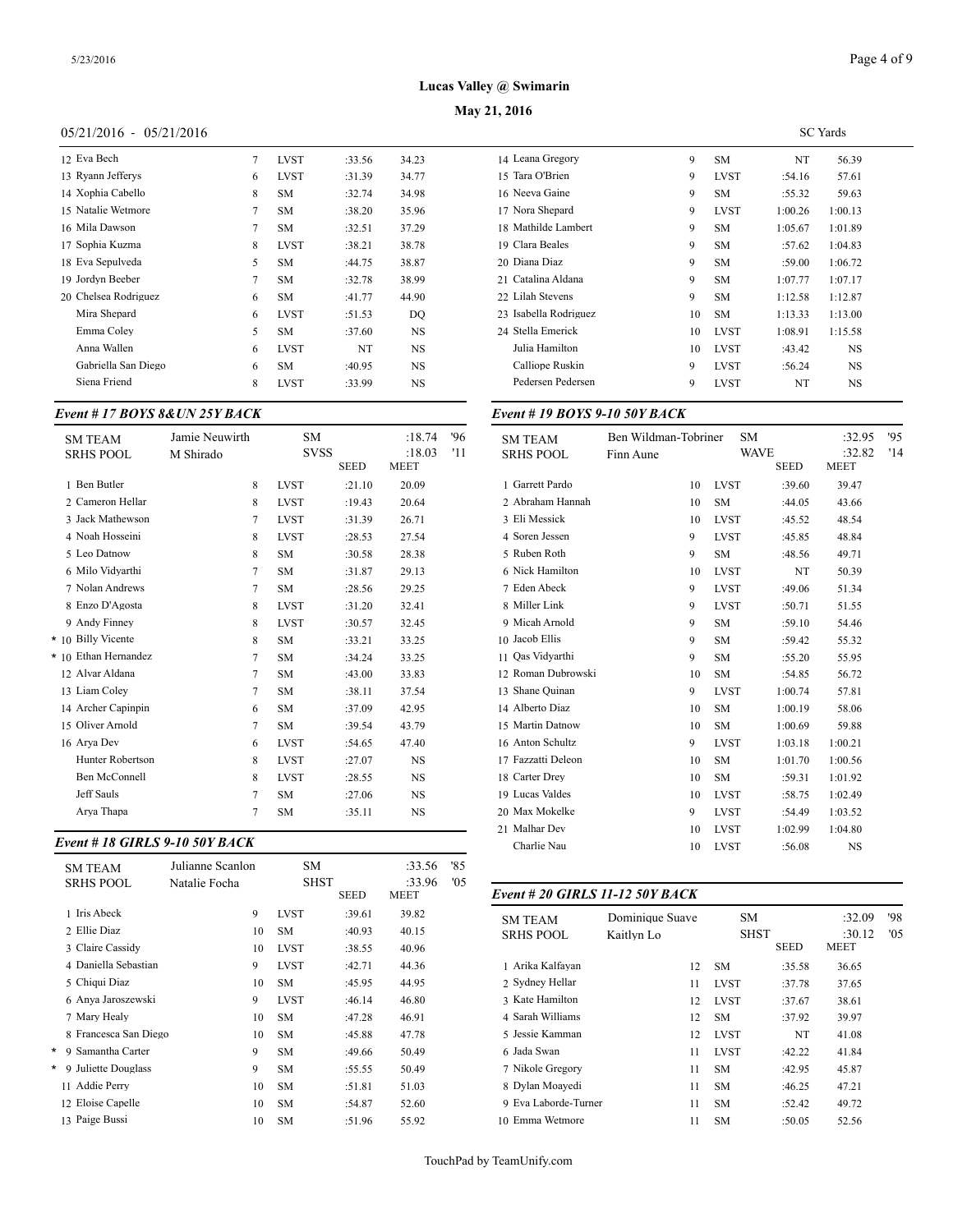**May 21, 2016**

#### 05/21/2016 - 05/21/2016

| 11 Emily Flores     | - SM            | :54.53<br>55.41 |                             |
|---------------------|-----------------|-----------------|-----------------------------|
| <b>Emily Spence</b> | 12 SM           | :49.70<br>DO    | Event # $26$ GII            |
| Mava Pedersen       | <b>LVST</b><br> | NS<br>:52.97    | <b>SM TEAM</b><br>--------- |

## *Event # 21 BOYS 11-12 50Y BACK*

| <b>SM TEAM</b>        | Ben Wildman-Tobriner |             | SM          |             | :28.74  | '97 | 1 Valerie Mansinn  |
|-----------------------|----------------------|-------------|-------------|-------------|---------|-----|--------------------|
| <b>SRHS POOL</b>      | Ethan Lewczyk        |             | <b>SVSS</b> |             | :31.26  | '13 | 2 Yo Yo Stone      |
|                       |                      |             |             | <b>SEED</b> | MEET    |     | 3 Eva Bech         |
| <b>Tanner Bortel</b>  | 11                   | <b>LVST</b> |             | :41.76      | 42.15   |     | 4 Sof Baumgarten   |
| 2 Ryan Scholl-Thurman | 12                   | <b>SM</b>   |             | :42.48      | 42.38   |     | 5 Maddie Jensen    |
| 3 Jack Healy          | 12                   | <b>SM</b>   |             | :43.72      | 44.42   |     | 6 Hannah Shoup     |
| 4 Vini Olescki        | 12                   | <b>LVST</b> |             | :46.13      | 47.47   |     | 7 Pranavi Pathuri  |
| 5 Harrison Valdes     | 12                   | <b>LVST</b> |             | :45.32      | 48.08   |     | 8 Boston Norris    |
| 6 Brendan Sheehan     | 11                   | <b>SM</b>   |             | :49.97      | 48.93   |     | 9 Jolie Brown      |
| 7 Christopher Parker  | 11                   | <b>LVST</b> |             | :50.15      | 50.73   |     | 10 Sophia Kuzma    |
| 8 Matthew Coronado    | 11                   | <b>SM</b>   |             | :49.35      | 52.90   |     | 11 Anna Wallen     |
| 9 Aidan Dolan         | 11                   | <b>SM</b>   |             | :54.82      | 59.84   |     | 12 Natalie Wetmore |
| 10 Bryan Hernandez    | 12                   | SM.         |             | 1:24.15     | 1:09.58 |     | 13 Mila Dawson     |
| Daniel Buckley        | 11                   | <b>LVST</b> |             | :53.21      | NS      |     | 14 Charlie Nute    |
| Nicolas Lau           | 11                   | <b>SM</b>   |             | :45.52      | NS.     |     | 15 Ryann Beeber    |
| <b>Emerson Coskey</b> | 11                   | <b>LVST</b> |             | :45.37      | NS      |     | 16 Eva Sepulveda   |
|                       |                      |             |             |             |         |     |                    |

#### *Event # 22 GIRLS 13-14 50Y BACK*

| Ulla Goette<br>Holly Kinzell |    | SM.<br><b>SM</b> |        | :30.03<br>:30.97 | '87<br>'99  | Chelsea Rodrigu<br>Zoë Bruce |
|------------------------------|----|------------------|--------|------------------|-------------|------------------------------|
|                              |    |                  |        |                  |             | Sadie Messick                |
|                              | 13 | <b>SM</b>        | :37.14 | 35.74            |             | Leia Ziegler                 |
|                              | 14 | <b>LVST</b>      | :37.43 | 38.09            |             | Gabriella San D              |
|                              | 14 | <b>LVST</b>      | :37.28 | 38.54            |             |                              |
|                              | 14 | <b>SM</b>        | :41.12 | 40.24            |             | Event # 27 $BOY$             |
|                              | 14 | <b>SM</b>        | :39.33 | 40.52            |             | <b>SM TEAM</b>               |
|                              | 14 | <b>SM</b>        | :48.33 | NS               |             | <b>SRHS POOL</b>             |
|                              |    |                  |        | <b>SEED</b>      | <b>MEET</b> |                              |

## *Event # 23 BOYS 13-14 50Y BACK*

ł,

l,

| <b>SM TEAM</b><br><b>SRHS POOL</b> | Ben Neuwirth<br><b>Ben Neuwirth</b> |    | <b>SM</b><br><b>SM</b> | <b>SEED</b> | :27.53<br>:27.53<br>MEET | '98<br>'98 | 2 Andy Finney<br>3 Noah Hosseini<br>4 Ben McConnell |
|------------------------------------|-------------------------------------|----|------------------------|-------------|--------------------------|------------|-----------------------------------------------------|
|                                    |                                     |    |                        |             |                          |            |                                                     |
| 1 Brendan Cassidy                  |                                     | 12 | <b>LVST</b>            | NT          | 41.00                    |            | 5 Derek Dugan                                       |
| 2. Thomas Beales                   |                                     | 13 | <b>SM</b>              | :44.44      | 43.51                    |            | 6 Leo Datnow                                        |
| 3 Erik Diaz                        |                                     | 13 | <b>SM</b>              | :41.67      | 43.82                    |            | 7 Will Healy                                        |
| 4 Levi Woodall                     |                                     | 13 | <b>SM</b>              | 1:02.44     | 1:06.79                  |            | 8 Casey Miller                                      |
|                                    |                                     |    |                        |             |                          |            | 9 Jack Mathewsor                                    |
| Event # 24 GIRLS 15-18 50Y BACK    |                                     |    |                        |             |                          |            | 10 Milo Vidyarthi                                   |
| <b>SM TEAM</b>                     | Jennifer Gaskin                     |    | <b>SM</b>              |             | :29.19                   | 91         | 11 Declan Drey                                      |
| <b>SRHS POOL</b>                   | Christy Meier                       |    | <b>SHST</b>            |             | :29.74                   | 0.5        | 12 Ethan Hernande                                   |
|                                    |                                     |    |                        | <b>SEED</b> | MEET                     |            | 13 Arya Dev                                         |
| 1 Georgia Lee                      |                                     | 15 | <b>LVST</b>            | NT          | 44.34                    |            | Jack Hansen                                         |
|                                    |                                     |    |                        |             |                          |            | Liam Coley                                          |
| Event # 25 BOYS 15-18 50Y BACK     |                                     |    |                        |             |                          |            | Cole Robertson                                      |
| <b>SM TEAM</b>                     | Ben Neuwirth                        |    | <b>SM</b>              |             | :26.84                   | '00        | Arya Thapa                                          |
| <b>SRHS POOL</b>                   | Ben Neuwirth                        |    | <b>SM</b>              |             | :26.84                   | '00        | Oliver Arnold                                       |
|                                    |                                     |    |                        | <b>SEED</b> | <b>MEET</b>              |            | <b>Hunter Robertso</b>                              |
| 1 Cole Parker                      |                                     | 15 | <b>LVST</b>            | NT          | 30.33                    |            |                                                     |

2 Ciaran Murphy 18 LVST :32.36 32.65 3 Conor Cassidy 15 LVST :33.45 34.09 4 Jeremy Naftzger 18 LVST :37.12 42.85 Ted Hartel 18 LVST :32.88 NS

| Event # 26 GIRLS 8&UN 25Y BREAST |                   |             |             |                       |     |  |  |
|----------------------------------|-------------------|-------------|-------------|-----------------------|-----|--|--|
| <b>SM TEAM</b>                   | Katherine McAdams | <b>SM</b>   |             | :20.20                | 94  |  |  |
| <b>SRHS POOL</b>                 | Jenna Bondlow     | <b>MW</b>   | <b>SEED</b> | :21.03<br><b>MEET</b> | '98 |  |  |
| 1 Valerie Mansinne               | 8                 | <b>LVST</b> | :23.24      | 25.08                 |     |  |  |
| 2 Yo Yo Stone                    | 8                 | <b>LVST</b> | :28.40      | 27.30                 |     |  |  |
| 3 Eva Bech                       | $\tau$            | <b>LVST</b> | :32.38      | 29.82                 |     |  |  |
| 4 Sof Baumgarten                 | 8                 | <b>LVST</b> | :29.44      | 30.70                 |     |  |  |
| 5 Maddie Jensen                  | 8                 | <b>SM</b>   | :30.88      | 31.87                 |     |  |  |
| 6 Hannah Shoup                   | 6                 | <b>LVST</b> | :33.64      | 34.79                 |     |  |  |
| 7 Pranavi Pathuri                | 8                 | <b>LVST</b> | :33.67      | 37.74                 |     |  |  |
| 8 Boston Norris                  | 6                 | <b>SM</b>   | :35.52      | 38.67                 |     |  |  |
| 9 Jolie Brown                    | 6                 | SM          | :42.06      | 40.20                 |     |  |  |
| 10 Sophia Kuzma                  | 8                 | <b>LVST</b> | :38.96      | 41.60                 |     |  |  |
| 11 Anna Wallen                   | 6                 | <b>LVST</b> | :46.12      | 44.15                 |     |  |  |
| 12 Natalie Wetmore               | 7                 | <b>SM</b>   | :39.21      | 45.71                 |     |  |  |
| 13 Mila Dawson                   | 7                 | <b>SM</b>   | :43.99      | 50.18                 |     |  |  |
| 14 Charlie Nute                  | 6                 | SM          | :47.03      | 50.43                 |     |  |  |
| 15 Ryann Beeber                  | 5                 | <b>SM</b>   | :42.23      | 52.81                 |     |  |  |
| 16 Eva Sepulveda                 | 5                 | <b>SM</b>   | :40.15      | 56.60                 |     |  |  |
| 17 Mira Shepard                  | 6                 | <b>LVST</b> | NT          | 1:02.91               |     |  |  |
| Marilin De Leon                  | 7                 | <b>SM</b>   | :29.27      | DO                    |     |  |  |
| Chelsea Rodriguez                | 6                 | <b>SM</b>   | :55.44      | DO                    |     |  |  |
| Zoë Bruce                        | 8                 | SM          | :31.70      | DO                    |     |  |  |
| Sadie Messick                    | 7                 | <b>LVST</b> | :29.89      | DO                    |     |  |  |

Leia Ziegler 8 SM :29.49 NS Gabriella San Diego 6 SM NT NS

#### *Event # 27 BOYS 8&UN 25Y BREAST*

| <b>SM TEAM</b><br><b>SRHS POOL</b> | Ben Wildman-Tobriner<br>M Anderson |             | <b>SM</b><br><b>SHST</b><br><b>SEED</b> | :20.65<br>:20.57<br><b>MEET</b> | 93<br>'05 |
|------------------------------------|------------------------------------|-------------|-----------------------------------------|---------------------------------|-----------|
| 1 Tucker Kurth                     | 8                                  | <b>LVST</b> | :25.82                                  | 26.24                           |           |
| 2 Andy Finney                      | 8                                  | <b>LVST</b> | :29.59                                  | 29.35                           |           |
| 3 Noah Hosseini                    | 8                                  | <b>LVST</b> | :29.78                                  | 30.74                           |           |
| 4 Ben McConnell                    | 8                                  | <b>LVST</b> | :27.28                                  | 31.15                           |           |
| 5 Derek Dugan                      | $\tau$                             | <b>SM</b>   | :32.71                                  | 31.55                           |           |
| 6 Leo Datnow                       | 8                                  | SM          | :35.14                                  | 32.00                           |           |
| 7 Will Healy                       | 7                                  | <b>SM</b>   | :32.70                                  | 32.44                           |           |
| 8 Casey Miller                     | 7                                  | <b>SM</b>   | :40.26                                  | 33.64                           |           |
| 9 Jack Mathewson                   | $\tau$                             | <b>LVST</b> | :33.01                                  | 34.17                           |           |
| 10 Milo Vidyarthi                  | 7                                  | <b>SM</b>   | :30.22                                  | 34.28                           |           |
| 11 Declan Drey                     | $\overline{7}$                     | <b>SM</b>   | :41.69                                  | 41.96                           |           |
| 12 Ethan Hernandez                 | $\tau$                             | <b>SM</b>   | :38.85                                  | 43.94                           |           |
| 13 Arya Dev                        | 6                                  | <b>LVST</b> | NT                                      | 1:02.34                         |           |
| Jack Hansen                        | 8                                  | <b>LVST</b> | :30.18                                  | DO                              |           |
| Liam Coley                         | 7                                  | <b>SM</b>   | :39.04                                  | DO                              |           |
| Cole Robertson                     | 6                                  | <b>LVST</b> | :39.29                                  | <b>NS</b>                       |           |
| Arya Thapa                         | 7                                  | <b>SM</b>   | :41.88                                  | <b>NS</b>                       |           |
| Oliver Arnold                      | $\tau$                             | <b>SM</b>   | 1:02.28                                 | <b>NS</b>                       |           |
| Hunter Robertson                   | 8                                  | <b>LVST</b> | :28.77                                  | NS                              |           |
|                                    | Event # 28 GIRLS 9-10 50Y BREAST   |             |                                         |                                 |           |
| <b>SM TEAM</b>                     | Amy Jones                          |             | SM                                      | :37.67                          | '91       |
| <b>SRHS POOL</b>                   | Lauren McNevin                     |             | <b>SM</b><br><b>SEED</b>                | :38.14<br><b>MEET</b>           | '10       |

TouchPad by TeamUnify.com

SC Yards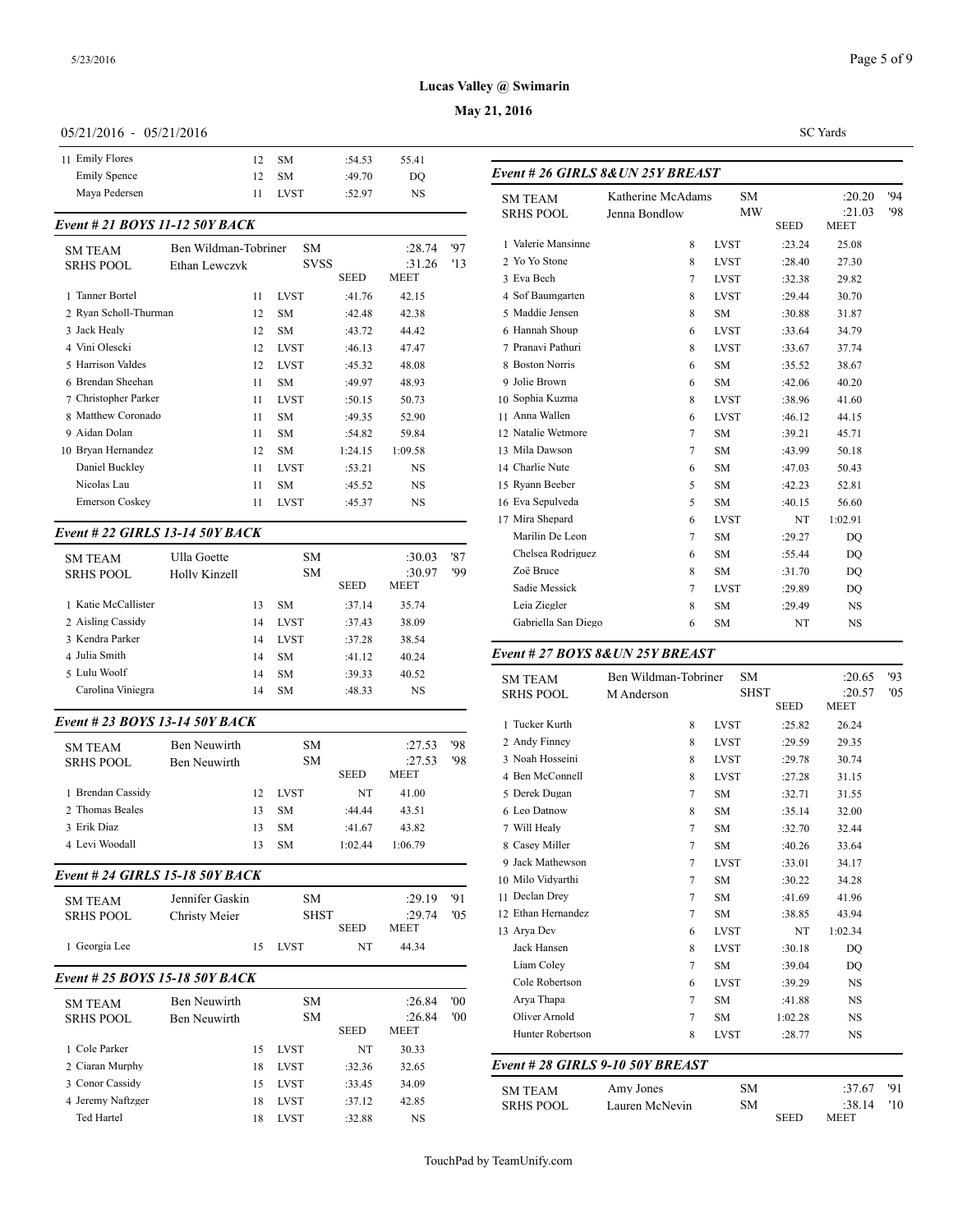## **May 21, 2016**

## 05/21/2016 - 05/21/2016

| <b>Event #28 GIRLS 9-10 50Y BREAST</b> |                |             |             |                       |     | 7 Marina Stevens              |
|----------------------------------------|----------------|-------------|-------------|-----------------------|-----|-------------------------------|
| <b>SM TEAM</b>                         | Amy Jones      | <b>SM</b>   |             | :37.67                | 91  | 8 Emily Spence                |
| <b>SRHS POOL</b>                       | Lauren McNevin | <b>SM</b>   | <b>SEED</b> | :38.14<br><b>MEET</b> | '10 | 9 Zoe Jaros<br>Nikole Gregory |
| 1 Mary Healy                           | 10             | <b>SM</b>   | :46.75      | 48.42                 |     | Sarah Williams                |
| 2 Chiqui Diaz                          | 10             | <b>SM</b>   | :51.23      | 51.32                 |     |                               |
| 3 Addie Perry                          | 10             | <b>SM</b>   | :53.28      | 51.98                 |     | Event # 31 BOY                |
| 4 Francesca San Diego                  | 10             | <b>SM</b>   | :56.46      | 52.59                 |     | <b>SM TEAM</b>                |
| 5 Olivia Dugan                         | 9              | <b>SM</b>   | :53.01      | 53.47                 |     | <b>SRHS POOL</b>              |
| 6 Leana Gregory                        | 9              | <b>SM</b>   | NT          | 55.73                 |     |                               |
| 7 Paige Bussi                          | 10             | <b>SM</b>   | :54.53      | 55.85                 |     | 1 Kylar Flynn                 |
| 8 Eloise Capelle                       | 10             | <b>SM</b>   | :54.77      | 58.07                 |     | 2 James Gravelle              |
| 9 Tara O'Brien                         | 9              | <b>LVST</b> | 1:01.08     | 58.77                 |     | 3 Natey Eves                  |
| 10 Katie Ellis                         | 9              | <b>SM</b>   | 1:04.48     | 1:03.59               |     | 4 Vini Olescki                |
| 11 Neeva Gaine                         | 9              | <b>SM</b>   | 1:01.50     | 1:04.48               |     | 5 Ryan Scholl-Thi             |
| 12 Madeline Andrews                    | 10             | <b>SM</b>   | 1:10.49     | 1:08.41               |     | 6 Duncan Stilson              |
| 13 Stella Emerick                      | 10             | <b>LVST</b> | 1:10.77     | 1:10.28               |     | 7 Alex Cruz                   |
| 14 Lilah Stevens                       | 9              | <b>SM</b>   | 1:17.22     | 1:10.53               |     | 8 Thomas Middlet              |
| 15 Nora Shepard                        | 9              | <b>LVST</b> | 1:05.82     | 1:11.30               |     | 9 Miles Urban                 |
| 16 Isabella Rodriguez                  | 10             | <b>SM</b>   | <b>NT</b>   | 1:28.83               |     | 10 Jonathan Lopez             |
| 17 Diana Diaz                          | 9              | <b>SM</b>   | 1:37.57     | 1:30.62               |     | 11 Gustavo Lazo               |
| Juliette Douglass                      | 9              | <b>SM</b>   | 1:06.97     | DO                    |     | 12 Aidan Dolan                |
| Julia Hamilton                         | 10             | <b>LVST</b> | :51.91      | <b>NS</b>             |     | Kevin Snaith                  |
| Calliope Ruskin                        | 9              | <b>LVST</b> | 1:02.30     | NS                    |     | <b>Emerson Coskey</b>         |
|                                        |                |             |             |                       |     | Nicolas Lau                   |

| <b>SM TEAM</b>       | <b>Brad Matthews</b> | SM          |             | :39.73         | '89 | Event # 32 GIRI                    |
|----------------------|----------------------|-------------|-------------|----------------|-----|------------------------------------|
| <b>SRHS POOL</b>     | Connor Bondlow       | MW          | <b>SEED</b> | :38.77<br>MEET | '98 | <b>SM TEAM</b><br><b>SRHS POOL</b> |
| 1 David Finney       | 10                   | <b>LVST</b> | :40.70      | 44.10          |     |                                    |
| 2 Nick Hamilton      | 10                   | <b>LVST</b> | NT          | 55.41          |     | 1 Laura Gravelle                   |
| 3 Jake Goldman       | 10                   | <b>SM</b>   | NT          | 55.46          |     | 2 Jane McNevin                     |
| 4 Hayden Biesiadecki | 9                    | <b>LVST</b> | :55.67      | 56.23          |     | 3 Lucy Goldman                     |
| 5 Soren Jessen       | 9                    | <b>LVST</b> | :55.81      | 56.74          |     | 4 Lily Gates                       |
| 6 Jack Middleton     | 9                    | <b>LVST</b> | :57.78      | 58.45          |     | 5 Flynn Marrinsor                  |
| 7 Roman Dubrowski    | 10                   | <b>SM</b>   | :54.90      | 1:00.15        |     | 6 Aisling Cassidy                  |
| 8 Bobby Seater       | 9                    | <b>SM</b>   | :58.97      | 1:02.65        |     | 7 Julia Smith                      |
| 9 Oas Vidyarthi      | 9                    | SM          | 1:01.71     | 1:02.67        |     | 8 Emma Standish                    |
| 10 Max Mokelke       | 9                    | <b>LVST</b> | 1:02.96     | 1:04.56        |     | 9 Stephanie Schnu                  |
| 11 Eden Abeck        | 9                    | <b>LVST</b> | :59.39      | 1:05.05        |     | 10 Alexia Garcia                   |
| 12 Lucas Valdes      | 10                   | <b>LVST</b> | 1:05.69     | 1:09.08        |     | 11 Amelie Benicio                  |
| 13 Martin Datnow     | 10                   | <b>SM</b>   | 1:04.14     | 1:10.42        |     | 12 Ruby Woolf                      |
| Fazzatti Deleon      | 10                   | <b>SM</b>   | 1:32.17     | DO             |     | 13 Jasmine Gonzal                  |
| Carter Drey          | 10                   | SM          | 1:24.28     | DQ             |     | EX Sarah Williams                  |
| Marc Helwee          | 9                    | <b>LVST</b> | 1:17.26     | DO             |     | Carolina Viniegi                   |
|                      |                      |             |             |                |     |                                    |

## *Event # 30 GIRLS 11-12 50Y BREAST*

|                  |              |    |             |             |        |     | SM TEAM           |
|------------------|--------------|----|-------------|-------------|--------|-----|-------------------|
| <b>SM TEAM</b>   | Amy Jones    |    | SM.         |             | :34.97 | 92  | <b>SRHS POOL</b>  |
| <b>SRHS POOL</b> | Halle Morris |    | <b>WAVE</b> |             | :32.88 | '10 |                   |
|                  |              |    |             | <b>SEED</b> | MEET   |     | 1 Owen Parker     |
| 1 Arika Kalfayan |              | 12 | <b>SM</b>   | :41.22      | 41.23  |     | 2 Walker Burdick  |
| 2 Jenna Miller   |              | 11 | <b>LVST</b> | :42.85      | 42.98  |     | 3 Connor Thorp    |
| 3 Kate Hamilton  |              | 12 | <b>LVST</b> | :44.27      | 43.68  |     | 4 Brendan Cassidy |
| 4 Katie Kurth    |              | 12 | <b>LVST</b> | :46.82      | 48.67  |     | 5 Henry Tomasch   |
| 5 Emma Wetmore   |              | 11 | SM          | :48.01      | 50.00  |     | 6 Levi Woodall    |
|                  |              |    |             |             |        |     |                   |

|                  |    |             | <b>SC</b> Yards |       |  |
|------------------|----|-------------|-----------------|-------|--|
| 6 Jessie Kamman  | 12 | LVST        | NT              | 51.92 |  |
| 7 Marina Stevens | 11 | <b>SM</b>   | :49.60          | 52.61 |  |
| 8 Emily Spence   | 12 | <b>SM</b>   | :54.67          | 55.46 |  |
| 9 Zoe Jaros      | 11 | <b>LVST</b> | NT              | 57.92 |  |
| Nikole Gregory   | 11 | <b>SM</b>   | :49.09          | NS    |  |
| Sarah Williams   | 12 | <b>SM</b>   | :43.00          | NS    |  |
|                  |    |             |                 |       |  |

#### *Event # 31 BOYS 11-12 50Y BREAST*

| <b>SM TEAM</b>        | <b>Brandt Kuvkendall</b> | <b>SM</b>   |         | :32.88         | '82 |
|-----------------------|--------------------------|-------------|---------|----------------|-----|
| <b>SRHS POOL</b>      | Brad Hartwig             | LV          | SEED    | :32.53<br>MEET | '07 |
|                       |                          |             |         |                |     |
| 1 Kylar Flynn         | 12                       | <b>LVST</b> | :36.19  | 36.26          |     |
| 2 James Gravelle      | 11                       | <b>LVST</b> | :42.18  | 41.09          |     |
| 3 Natey Eves          | 12                       | <b>LVST</b> | :44.89  | 46.65          |     |
| 4 Vini Olescki        | 12                       | <b>LVST</b> | :47.79  | 47.06          |     |
| 5 Ryan Scholl-Thurman | 12                       | <b>SM</b>   | :48.36  | 48.40          |     |
| 6 Duncan Stilson      | 11                       | <b>LVST</b> | :54.21  | 52.64          |     |
| 7 Alex Cruz           | 11                       | <b>SM</b>   | :52.16  | 56.17          |     |
| 8 Thomas Middleton    | 11                       | <b>LVST</b> | 1:00.10 | 56.23          |     |
| 9 Miles Urban         | 11                       | <b>SM</b>   | :58.74  | 59.69          |     |
| 10 Jonathan Lopez     | 12                       | <b>SM</b>   | NT      | 59.90          |     |
| Gustavo Lazo<br>11    | 12                       | <b>SM</b>   | NT      | 1:00.09        |     |
| 12 Aidan Dolan        | 11                       | <b>SM</b>   | 1:12.64 | 1:06.51        |     |
| Kevin Snaith          | 11                       | <b>SM</b>   | NT      | DQ             |     |
| <b>Emerson Coskey</b> | 11                       | <b>LVST</b> | :59.28  | <b>NS</b>      |     |
| Nicolas Lau           | 11                       | <b>SM</b>   | :55.42  | NS             |     |
|                       |                          |             |         |                |     |

#### *Event # 32 GIRLS 13-14 50Y BREAST*

| <b>SM TEAM</b>          | Wendy Rosenthal | <b>SM</b>   |             | :33.46 | '89 |
|-------------------------|-----------------|-------------|-------------|--------|-----|
| <b>SRHS POOL</b>        | A Lollini       | SM          |             | :33.46 | '00 |
|                         |                 |             | <b>SEED</b> | MEET   |     |
| 1 Laura Gravelle        | 13              | <b>LVST</b> | :37.37      | 36.04  |     |
| 2 Jane McNevin          | 13              | <b>SM</b>   | :36.21      | 36.43  |     |
| 3 Lucy Goldman          | 13              | <b>SM</b>   | :39.28      | 38.95  |     |
| 4 Lily Gates            | 14              | <b>SM</b>   | :39.41      | 41.18  |     |
| 5 Flynn Marrinson       | 14              | <b>SM</b>   | :42.41      | 43.90  |     |
| 6 Aisling Cassidy       | 14              | <b>LVST</b> | :41.68      | 44.03  |     |
| 7 Julia Smith           | 14              | <b>SM</b>   | NT          | 44.08  |     |
| 8 Emma Standish         | 14              | <b>SM</b>   | :42.76      | 44.85  |     |
| 9 Stephanie Schnurpfeil | 13              | <b>SM</b>   | :42.55      | 45.60  |     |
| 10 Alexia Garcia        | 13              | <b>SM</b>   | :46.02      | 45.99  |     |
| 11 Amelie Benicio       | 13              | <b>SM</b>   | :44.86      | 46.96  |     |
| 12 Ruby Woolf           | 14              | <b>SM</b>   | :47.84      | 47.03  |     |
| 13 Jasmine Gonzalez     | 13              | <b>SM</b>   | NT          | 49.72  |     |
| EX Sarah Williams       | 12              | <b>SM</b>   | NT          | 44.31  |     |
| Carolina Viniegra       | 14              | <b>SM</b>   | :52.89      | NS     |     |
|                         |                 |             |             |        |     |

## *Event # 33 BOYS 13-14 50Y BREAST*

| <b>SM TEAM</b><br><b>SRHS POOL</b> | <b>Brad Matthews</b><br>Jack Navlor |    | SМ<br>MW    | <b>SEED</b> | :29.94<br>:31.13<br>MEET | '93<br>'99 |
|------------------------------------|-------------------------------------|----|-------------|-------------|--------------------------|------------|
| 1 Owen Parker                      |                                     | 13 | <b>LVST</b> | :37.80      | 37.91                    |            |
| 2 Walker Burdick                   |                                     | 13 | <b>SM</b>   | :37.74      | 37.95                    |            |
| 3 Connor Thorp                     |                                     | 13 | <b>SM</b>   | :38.93      | 40.21                    |            |
| 4 Brendan Cassidy                  |                                     | 12 | <b>LVST</b> | :40.63      | 41.19                    |            |
| 5 Henry Tomasch                    |                                     | 13 | <b>SM</b>   | :48.86      | 47.73                    |            |
| 6 Levi Woodall                     |                                     | 13 | <b>SM</b>   | :53.88      | 56.21                    |            |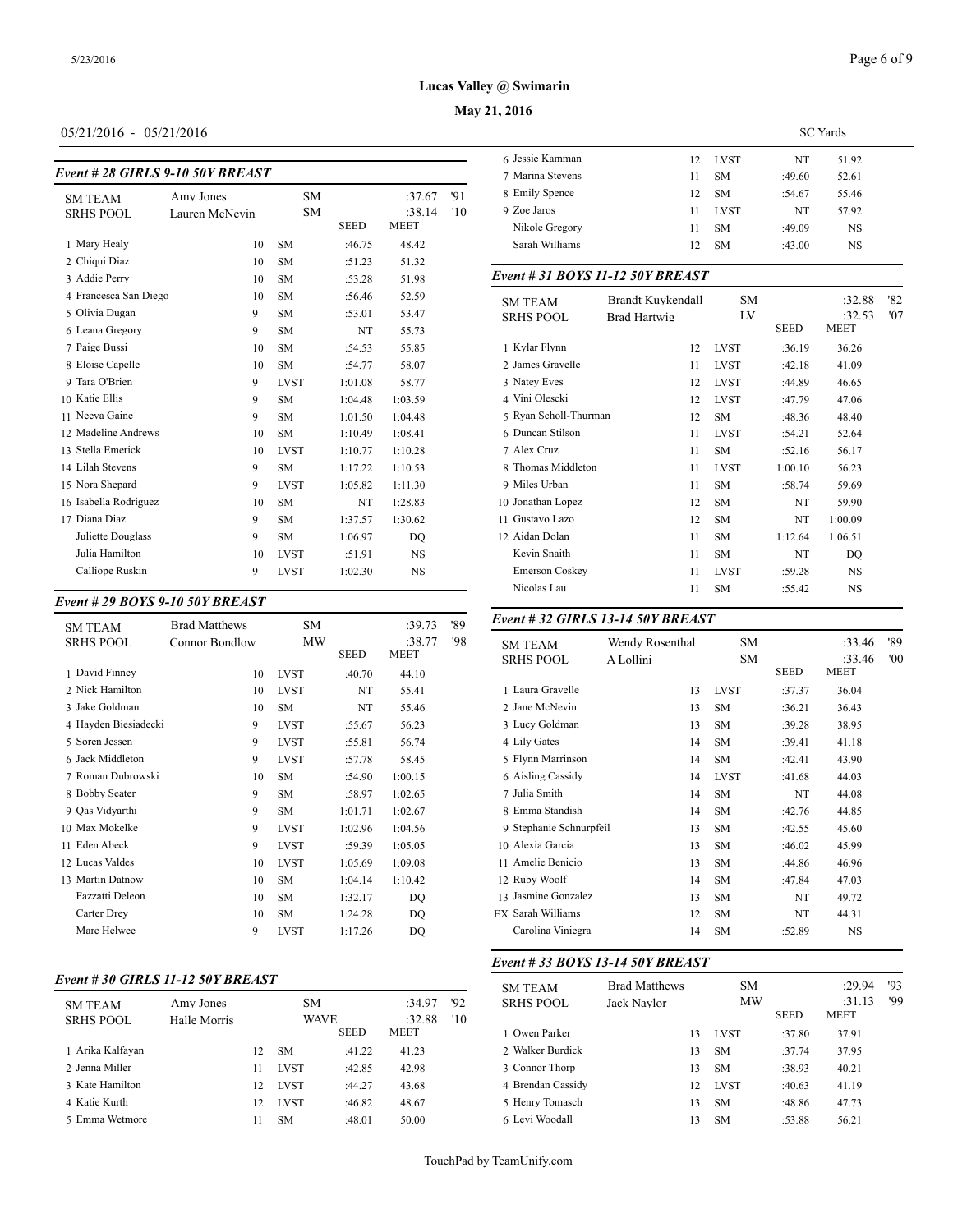## **May 21, 2016**

## 05/21/2016 - 05/21/2016

| Victor Lau                         |                            | 13 | <b>SM</b>          | :44.55      | <b>NS</b>                       |            | 3 Ruben Roth                                      |
|------------------------------------|----------------------------|----|--------------------|-------------|---------------------------------|------------|---------------------------------------------------|
| Event #34 GIRLS 15-18 50Y BREAST   |                            |    |                    |             |                                 |            | 4 Eli Messick<br>5 Marc Helwee                    |
| <b>SM TEAM</b><br><b>SRHS POOL</b> | Lori Dang<br>Christy Meier |    | SM.<br><b>SHST</b> | <b>SEED</b> | :31.75<br>:33.58<br><b>MEET</b> | '82<br>0.5 | 6 Drew Phizacker<br>7 Jake Goldman<br>Charlie Nau |
| 1 Sammy Stilson                    |                            | 17 | <b>LVST</b>        | :41.76      | 40.26                           |            |                                                   |
| 2 Georgia Lee                      |                            | 15 | <b>LVST</b>        | :40.34      | 41.16                           |            |                                                   |
| 3 Lauren Thorp                     |                            | 15 | <b>SM</b>          | :40.92      | 41.19                           |            | Event #40 GIRI                                    |
| 4 Lindsey Lowder                   |                            | 17 | <b>LVST</b>        | NT          | 42.77                           |            | <b>SM TEAM</b>                                    |

#### *Event # 35 BOYS 15-18 50Y BREAST*

| <b>SM TEAM</b><br><b>SRHS POOL</b> | Arrigo Nick<br>Nathan Peacock | SM.<br>TL   |             | :28.44<br>:28.63 | '04<br>115 | 1 Arika Kalfayan<br>2 Jenna Miller |
|------------------------------------|-------------------------------|-------------|-------------|------------------|------------|------------------------------------|
|                                    |                               |             | <b>SEED</b> | <b>MEET</b>      |            | 3 Jada Swan                        |
| 1 Conor Cassidy                    | 15                            | LVST        | :36.08      | 35.99            |            | 4 Marina Stevens                   |
| Ted Hartel                         | 18                            | <b>LVST</b> | :40.08      | NS               |            |                                    |
|                                    |                               |             |             |                  |            | $E \sim 11.41 \text{ PAV}$         |

#### *Event # 36 GIRLS 8&UN 25Y FLY*

|                    |           |   |             |             |             |     | <b>OVELLAN</b>     |
|--------------------|-----------|---|-------------|-------------|-------------|-----|--------------------|
| <b>SM TEAM</b>     | Roz Dunn  |   | <b>SM</b>   |             | :16.16      | '87 | <b>SRHS POOL</b>   |
| <b>SRHS POOL</b>   | S Solomon |   | <b>SVSS</b> |             | :16.84      | '11 |                    |
|                    |           |   |             | <b>SEED</b> | <b>MEET</b> |     | 1 Kylar Flynn      |
| 1 Valerie Mansinne |           | 8 | <b>LVST</b> | :21.39      | 21.91       |     | 2 Byron Finley     |
| 2 Sally Standish   |           | 8 | <b>SM</b>   | :24.03      | 24.30       |     | 3 Alex Cruz        |
| 3 Leah Mathewson   |           | 8 | <b>LVST</b> | :23.69      | 25.91       |     | 4 Gustavo Lazo     |
| 4 Hannah Shoup     |           | 6 | <b>LVST</b> | :30.28      | 28.43       |     | 5 Duncan Stilson   |
| 5 Yo Yo Stone      |           | 8 | <b>LVST</b> | :26.52      | 29.54       |     | 6 Jonathan Lopez   |
| 6 Jordyn Beeber    |           | 7 | <b>SM</b>   | :29.61      | 30.93       |     | 7 Miles Urban      |
| 7 Pranavi Pathuri  |           | 8 | <b>LVST</b> | :32.83      | 33.30       |     | 8 Christopher Parl |
| Sof Baumgarten     |           | 8 | <b>LVST</b> | NT          | NS.         |     | Daniel Buckley     |
|                    |           |   |             |             |             |     |                    |

# *Event # 37 BOYS 8&UN 25Y FLY*

| Eveni # 37 DO IS 0&UN 231 FLI      |                                   |                          |             |                                 |           | $E$ veni # 42 GIKI                  |
|------------------------------------|-----------------------------------|--------------------------|-------------|---------------------------------|-----------|-------------------------------------|
| <b>SM TEAM</b><br><b>SRHS POOL</b> | Ben Wildman-Tobriner<br>M Shirado | <b>SM</b><br><b>SVSS</b> | <b>SEED</b> | :15.32<br>:17.34<br><b>MEET</b> | 93<br>'11 | <b>SM TEAM</b><br><b>SRHS POOL</b>  |
| 1 Cameron Hellar                   | 8                                 | <b>LVST</b>              | :19.54      | 18.72                           |           | 1 Kimi Rossi                        |
| 2 Tucker Kurth                     | 8                                 | <b>LVST</b>              | :18.73      | 19.77                           |           | 2 Hannah Matchar                    |
| 3 Jack Hansen                      | 8                                 | <b>LVST</b>              | :29.98      | 33.14                           |           | 3 Katie McCalliste                  |
| 4 Declan Drey                      | 7                                 | <b>SM</b>                | :44.35      | 45.86                           |           | 4 Kendra Parker                     |
| Will Healy                         | 7                                 | <b>SM</b>                | :37.74      | DO                              |           | 5 Lily Gates                        |
| Jeff Sauls                         | 7                                 | <b>SM</b>                | NT          | NS                              |           | 6 Alexia Garcia                     |
|                                    |                                   |                          |             |                                 |           | 7 Flynn Marrinsor                   |
| Event # 38 GIRLS 9-10 50Y FLY      |                                   |                          |             |                                 |           | 8 Emma Standish                     |
| <b>SM TEAM</b>                     | Grace Trocki                      | <b>SM</b>                |             | :33.79                          | '09       | 9 Lulu Woolf                        |
| <b>SRHS POOL</b>                   | Catherine Waltrous                | SS                       | <b>SEED</b> | :31.50<br>MEET                  | 15        | 10 Jasmine Gonzal<br>Amelie Benicio |
| 1 Ellie Diaz                       | 10                                | <b>SM</b>                | :38.40      | 39.57                           |           |                                     |
| 2 Iris Abeck                       | 9                                 | <b>LVST</b>              | :41.80      | 39.67                           |           | Event #43 BOY                       |
| 3 Madeline Andrews                 | 10                                | <b>SM</b>                | 1:03.24     | 58.68                           |           | <b>SM TEAM</b>                      |
| Samantha Carter                    | 9                                 | <b>SM</b>                | :55.71      | <b>NS</b>                       |           | <b>SRHS POOL</b>                    |
| Event # 39 BOYS 9-10 50Y FLY       |                                   |                          |             |                                 |           | 1 Walker Burdick                    |

| <b>SM TEAM</b>   | Ben Wildman-Tobriner | SМ          | :30.20      | -195  | 2 Owen Parker   |
|------------------|----------------------|-------------|-------------|-------|-----------------|
| <b>SRHS POOL</b> | Ben Wildman-Tobriner | <b>SM</b>   | :33.14      | - '95 | 3 Ti Bernhard   |
|                  |                      | <b>SEED</b> | <b>MEET</b> |       | 4 Henry Tomasch |
| 1 David Finney   | <b>LVST</b><br>10    | :39.12      | 40.25       |       | Zachary Thorp   |
| 2 Miller Link    | <b>LVST</b>          | :46.12      | 44.08       |       | Victor Lau      |
|                  |                      |             |             |       |                 |

|                     | <b>SC</b> Yards |             |        |         |  |  |  |  |  |
|---------------------|-----------------|-------------|--------|---------|--|--|--|--|--|
| 3 Ruben Roth        | 9               | <b>SM</b>   | :52.95 | 50.75   |  |  |  |  |  |
| 4 Eli Messick       | 10              | <b>LVST</b> | :43.40 | 51.04   |  |  |  |  |  |
| 5 Marc Helwee       | 9               | <b>LVST</b> | :58.89 | 52.63   |  |  |  |  |  |
| 6 Drew Phizackerley | 9               | <b>SM</b>   | :53.88 | 52.74   |  |  |  |  |  |
| 7 Jake Goldman      | 10              | <b>SM</b>   | NT     | 1:00.16 |  |  |  |  |  |
| Charlie Nau         | 10              | <b>LVST</b> | :56.01 | NS      |  |  |  |  |  |
|                     |                 |             |        |         |  |  |  |  |  |

#### *Event # 40 GIRLS 11-12 50Y FLY*

| <b>SM TEAM</b><br><b>SRHS POOL</b> | Katy Anderson<br>Kacev Baetz |    | <b>SM</b><br><b>SVSS</b> | <b>SEED</b> | :29.62<br>:28.63<br><b>MEET</b> | '86<br>13 |
|------------------------------------|------------------------------|----|--------------------------|-------------|---------------------------------|-----------|
| 1 Arika Kalfayan                   |                              | 12 | <b>SM</b>                | :33.27      | 34.96                           |           |
| 2 Jenna Miller                     |                              | 11 | <b>LVST</b>              | :44.08      | 41.84                           |           |
| 3 Jada Swan                        |                              | 11 | <b>LVST</b>              | :41.87      | 43.24                           |           |
| 4 Marina Stevens                   |                              | 11 | <b>SM</b>                | :47.52      | 48.63                           |           |

#### *Event # 41 BOYS 11-12 50Y FLY*

| <b>SM TEAM</b>       | Ben Wildman-Tobriner | <b>SM</b>   |             | :27.39                | '97 |
|----------------------|----------------------|-------------|-------------|-----------------------|-----|
| <b>SRHS POOL</b>     | Ethan Lewczyk        | <b>SVSS</b> | <b>SEED</b> | :28.00<br><b>MEET</b> | '13 |
| 1 Kylar Flynn        | 12                   | <b>LVST</b> | :32.64      | 32.40                 |     |
| 2 Byron Finley       | 11                   | <b>LVST</b> | :40.66      | 38.58                 |     |
| 3 Alex Cruz          | 11                   | <b>SM</b>   | :41.11      | 44.26                 |     |
| 4 Gustavo Lazo       | 12                   | <b>SM</b>   | NT          | 50.47                 |     |
| 5 Duncan Stilson     | 11                   | <b>LVST</b> | :50.51      | 51.54                 |     |
| 6 Jonathan Lopez     | 12                   | <b>SM</b>   | NT          | 53.58                 |     |
| 7 Miles Urban        | 11                   | <b>SM</b>   | :53.01      | 54.15                 |     |
| 8 Christopher Parker | 11                   | <b>LVST</b> | :55.69      | 56.06                 |     |
| Daniel Buckley       | 11                   | <b>LVST</b> | :55.75      | <b>NS</b>             |     |
|                      |                      |             |             |                       |     |

## *Event # 42 GIRLS 13-14 50Y FLY*

| <b>SM TEAM</b>      | Erin Barni | SМ |             |             | :28.32    | '98 |
|---------------------|------------|----|-------------|-------------|-----------|-----|
| <b>SRHS POOL</b>    | Lucky Daro |    | <b>SVSS</b> |             | :28.09    | '13 |
|                     |            |    |             | <b>SEED</b> | MEET      |     |
| 1 Kimi Rossi        |            | 14 | <b>LVST</b> | NT          | 30.83     |     |
| 2 Hannah Matcham    |            | 14 | <b>SM</b>   | :32.74      | 32.26     |     |
| 3 Katie McCallister |            | 13 | <b>SM</b>   | :33.51      | 33.24     |     |
| 4 Kendra Parker     |            | 14 | <b>LVST</b> | :33.50      | 33.83     |     |
| 5 Lily Gates        |            | 14 | <b>SM</b>   | :32.99      | 34.06     |     |
| 6 Alexia Garcia     |            | 13 | <b>SM</b>   | :34.74      | 34.41     |     |
| 7 Flynn Marrinson   |            | 14 | <b>SM</b>   | NT          | 37.88     |     |
| 8 Emma Standish     |            | 14 | <b>SM</b>   | :38.19      | 38.71     |     |
| 9 Lulu Woolf        |            | 14 | <b>SM</b>   | :38.18      | 38.81     |     |
| 10 Jasmine Gonzalez |            | 13 | <b>SM</b>   | NT          | 43.53     |     |
| Amelie Benicio      |            | 13 | <b>SM</b>   | :37.43      | <b>NS</b> |     |
|                     |            |    |             |             |           |     |

## *Event # 43 BOYS 13-14 50Y FLY*

| <b>SEED</b><br><b>MEET</b>                             |
|--------------------------------------------------------|
| 1 Walker Burdick<br><b>SM</b><br>:32.96<br>32.89<br>13 |
| 2 Owen Parker<br><b>LVST</b><br>34.52<br>:34.61<br>13  |
| 3 Ti Bernhard<br><b>LVST</b><br>36.55<br>:36.10<br>11  |
| 4 Henry Tomasch<br>39.25<br><b>SM</b><br>:42.09<br>13  |
| Zachary Thorp<br><b>SM</b><br>:34.92<br>NS<br>13       |
| Victor Lau<br>NS<br><b>SM</b><br>:36.37<br>13          |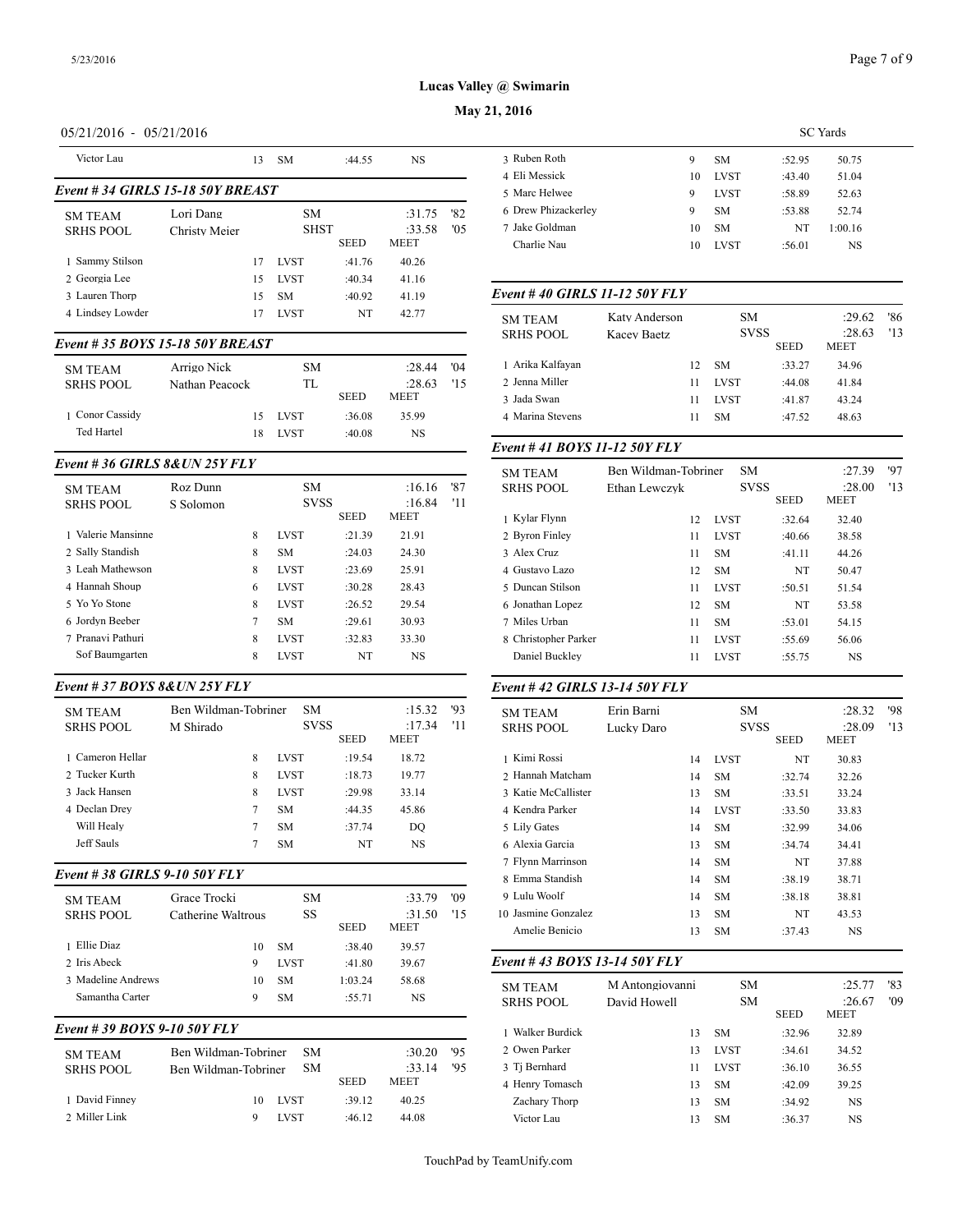## **May 21, 2016**

## 05/21/2016 - 05/21/2016

| Event #44 GIRLS 15-18 50Y FLY |                    | 9 Jacob Ellis |             |                       |    |                  |
|-------------------------------|--------------------|---------------|-------------|-----------------------|----|------------------|
| <b>SM TEAM</b>                | Alexandra Thomason | SM.           |             | :27.08                | 12 | Marc Helwee      |
| <b>SRHS POOL</b>              | Alexandra Thomason | SM.           | <b>SEED</b> | :27.08<br><b>MEET</b> | 12 | Event # 50 GIRI  |
| 1 Sammy Stilson               | 17                 | <b>LVST</b>   | :34.68      | 34.39                 |    | <b>SM TEAM</b>   |
| 2 Lauren Thorp                | 15                 | <b>SM</b>     | :35.77      | 34.83                 |    | <b>SRHS POOL</b> |

## *Event # 45 BOYS 15-18 50Y FLY*

| <b>SM TEAM</b><br><b>SRHS POOL</b> | <b>Charles Mayer</b><br>Nathan Peacock | SM.<br>TL   | <b>SEED</b> | :24.84<br>:24.71<br><b>MEET</b> | '81<br>15 | 2 Kate Hamilton<br>3 Katie Kurth |
|------------------------------------|----------------------------------------|-------------|-------------|---------------------------------|-----------|----------------------------------|
| 1 Cole Parker                      | 15                                     | <b>LVST</b> | :26.38      | 25.09                           |           | Event # 51 BOY                   |
| 2 Ciaran Murphy                    | 18                                     | <b>LVST</b> | :29.78      | 29.79                           |           | <b>SM TEAM</b>                   |
| 3 Trae Sebastian                   | 15                                     | <b>LVST</b> | :30.79      | 30.80                           |           | <b>SRHS POOL</b>                 |
| 4 Jeremy Naftzger                  | 18                                     | <b>LVST</b> | :36.14      | 37.43                           |           |                                  |
|                                    |                                        |             |             |                                 |           | ________                         |

## *Event # 46 GIRLS 8&UN 100Y I.M.*

| <b>SM TEAM</b>     | Jamie Thomas |   | <b>SM</b>   |             | 1:28.08                | '09 | Tanner Bortel    |
|--------------------|--------------|---|-------------|-------------|------------------------|-----|------------------|
| <b>SRHS POOL</b>   | Reese Burns  |   | <b>SVSS</b> | <b>SEED</b> | 1:26.21<br><b>MEET</b> | '11 | Event # 52 GIRI  |
| 1 Valerie Mansinne |              | 8 | <b>LVST</b> | 1:43.26     | 1:43.15                |     | <b>SM TEAM</b>   |
| 2 Haley Brown      |              | 8 | <b>LVST</b> | 1:53.49     | 1:54.30                |     | <b>SRHS POOL</b> |
| 3 Jordyn Beeber    |              | 7 | <b>SM</b>   | 2:36.94     | 2:43.10                |     |                  |
| 4 Jolie Brown      |              | 6 | <b>SM</b>   | NT          | 3:19.91                |     | 1 Kimi Rossi     |
| 5 Sophia Kuzma     |              | 8 | <b>LVST</b> | NT          | 3:25.47                |     | 2 Hannah Matchar |
| 6 Ryann Beeber     |              | 5 | <b>SM</b>   | NT          | 4:43.37                |     | 3 Laura Gravelle |
|                    |              |   |             |             |                        |     | 4 Jane McNevin   |

#### *Event # 47 BOYS 8&UN 100Y I.M.*

| <b>SM TEAM</b><br><b>SRHS POOL</b> | Quinn Woodhead<br>D Rothberg | SM.<br>RR   | <b>SEED</b> | 1:34.29<br>1:26.10<br><b>MEET</b> | '09<br>'95 | 6 Stephanie Schnu<br>7 Ruby Woolf<br>8 Amelie Benicio |
|------------------------------------|------------------------------|-------------|-------------|-----------------------------------|------------|-------------------------------------------------------|
| 1 Ben Butler                       |                              | <b>LVST</b> | 1:42.76     | 1.39.29                           |            | Event # 53 $BOY_0$                                    |
| 2 Derek Dugan                      |                              | <b>SM</b>   | NT          | 2.1541                            |            |                                                       |

## *Event # 48 GIRLS 9-10 100Y I.M.*

| <b>SM TEAM</b>       | Julianne Scanlon | SM.         |             | 1:13.46                | '85 |                  |
|----------------------|------------------|-------------|-------------|------------------------|-----|------------------|
| <b>SRHS POOL</b>     | Reese Burns      | <b>SVSS</b> | <b>SEED</b> | 1:12.01<br><b>MEET</b> | 13  | 1 Connor Thorp   |
|                      |                  |             |             |                        |     | 2 Ti Bernhard    |
| 1 Claire Cassidy     | 10               | <b>LVST</b> | 1:29.23     | 1:31.16                |     | Zachary Thorp    |
| 2 Daniella Sebastian | 9                | <b>LVST</b> | 1:32.13     | 1:33.45                |     |                  |
| 3 Olivia Dugan       | 9                | <b>SM</b>   | 1:46.55     | 1:59.03                |     | Event # 54 GIRI  |
| 4 Katie Ellis        | 9                | <b>SM</b>   | 2:32.00     | 2:42.32                |     | <b>SM TEAM</b>   |
| Anya Jaroszewski     | 9                | <b>LVST</b> | 1:41.21     | DO                     |     | <b>SRHS POOL</b> |

## *Event # 49 BOYS 9-10 100Y I.M.*

| <b>SM TEAM</b>       | Ben Wildman-Tobriner |    | <b>SM</b>   |             | 1:15.16     | '95 |                                    |
|----------------------|----------------------|----|-------------|-------------|-------------|-----|------------------------------------|
| <b>SRHS POOL</b>     | Finn Aune            |    | <b>WAVE</b> |             | 1:16.43     | '14 | Event # 55 $BOY$                   |
|                      |                      |    |             | <b>SEED</b> | <b>MEET</b> |     |                                    |
| 1 Garrett Pardo      |                      | 10 | <b>LVST</b> | 1:22.75     | 1:24.55     |     | <b>SM TEAM</b><br><b>SRHS POOL</b> |
| 2 David Finney       |                      | 10 | <b>LVST</b> | 1:26.50     | 1:27.40     |     |                                    |
| 3 Abraham Hannah     |                      | 10 | <b>SM</b>   | 1:39.57     | 1:37.55     |     | 1 Ciaran Murphy                    |
| 4 Hayden Biesiadecki |                      | 9  | <b>LVST</b> | 1:43.93     | 1:48.26     |     | 2 Trae Sebastian                   |
| 5 Soren Jessen       |                      | 9  | <b>LVST</b> | 1:49.41     | 1:48.36     |     |                                    |
| 6 Micah Arnold       |                      | 9  | <b>SM</b>   | 2:04.75     | 1:51.74     |     | Event # 56 MIX                     |
| 7 Drew Phizackerley  |                      | 9  | <b>SM</b>   | 1:51.42     | 1:59.46     |     | <b>SM TEAM</b>                     |

|                      |                                  |    |             |             | <b>SC</b> Yards        |     |
|----------------------|----------------------------------|----|-------------|-------------|------------------------|-----|
| 8 Bobby Seater       | 9                                |    | <b>SM</b>   | 1:58.57     | 2:10.42                |     |
| 9 Jacob Ellis        | 9                                |    | <b>SM</b>   | 2:11.67     | 2:15.11                |     |
| Marc Helwee          | 9                                |    | <b>LVST</b> | 2:14.44     | DO                     |     |
|                      | Event # 50 GIRLS 11-12 100Y I.M. |    |             |             |                        |     |
| <b>SM TEAM</b>       | Katy Anderson                    |    | <b>SM</b>   |             | 1:08.50                | '86 |
| <b>SRHS POOL</b>     | Kaitlyn Lo                       |    | <b>SHST</b> | <b>SEED</b> | 1:06.64<br><b>MEET</b> | '05 |
| 1 Sydney Hellar      |                                  | 11 | <b>LVST</b> | 1:19.41     | 1:19.31                |     |
| 2 Kate Hamilton      |                                  | 12 | <b>LVST</b> | 1:26.02     | 1:25.75                |     |
| 3 Katie Kurth        |                                  | 12 | <b>LVST</b> | 1:35.47     | 1:34.08                |     |
|                      | Event # 51 BOYS 11-12 100Y I.M.  |    |             |             |                        |     |
| <b>SM TEAM</b>       | <b>B</b> Kuvkendall              |    | <b>SM</b>   |             | 1:06.03                | '82 |
| <b>SRHS POOL</b>     | Peter Lewczyk                    |    | <b>SVSS</b> | <b>SEED</b> | 1:06.50<br><b>MEET</b> | '11 |
| 1 James Gravelle     |                                  | 11 | <b>LVST</b> | 1:19.38     | 1:18.36                |     |
| 2 Byron Finley       |                                  | 11 | <b>LVST</b> | 1:25.84     | 1:25.23                |     |
| <b>Tanner Bortel</b> |                                  | 11 | <b>LVST</b> | 1:34.61     | <b>NS</b>              |     |
|                      | Event # 52 GIRLS 13-14 100Y I.M. |    |             |             |                        |     |
| <b>SM TEAM</b>       | Francesca Lollini                |    | <b>SM</b>   |             | 1:05.25                | '02 |

| <b>SM TEAM</b>          | Francesca Lollini | SМ          |             | 1:05.25     | '02 |
|-------------------------|-------------------|-------------|-------------|-------------|-----|
| <b>SRHS POOL</b>        | Francesca Lollini | <b>SM</b>   |             | 1:05.25     | '02 |
|                         |                   |             | <b>SEED</b> | <b>MEET</b> |     |
| 1 Kimi Rossi            | 14                | <b>LVST</b> | NT          | 1:10.63     |     |
| 2 Hannah Matcham        | 14                | <b>SM</b>   | 1:12.45     | 1:13.33     |     |
| 3 Laura Gravelle        | 13                | <b>LVST</b> | 1:13.79     | 1:13.48     |     |
| 4 Jane McNevin          | 13                | <b>SM</b>   | 1:14.36     | 1:14.48     |     |
| 5 Lucy Goldman          | 13                | <b>SM</b>   | 1:26.70     | 1:27.37     |     |
| 6 Stephanie Schnurpfeil | 13                | <b>SM</b>   | 1:30.09     | 1:30.08     |     |
| 7 Ruby Woolf            | 14                | <b>SM</b>   | 1:27.93     | 1:31.45     |     |
| 8 Amelie Benicio        | 13                | <b>SM</b>   | NT          | 1:31.91     |     |
|                         |                   |             |             |             |     |

## *Event # 53 BOYS 13-14 100Y I.M.*

| <b>SM TEAM</b>                       | D Antongiovanni     |    | <b>SM</b>   |             | 1:00.33     | '84 |
|--------------------------------------|---------------------|----|-------------|-------------|-------------|-----|
| <b>SRHS POOL</b>                     | Marty Smith         |    | I.V         |             | 1:02.23     | '05 |
|                                      |                     |    |             | <b>SEED</b> | <b>MEET</b> |     |
| 1 Connor Thorp                       |                     | 13 | <b>SM</b>   | 1:19.96     | 1:22.01     |     |
| 2 Ti Bernhard                        |                     | 11 | <b>LVST</b> | 1:27.72     | 1:28.34     |     |
| Zachary Thorp                        |                     | 13 | <b>SM</b>   | 1:20.12     | <b>NS</b>   |     |
| Event # 54 GIRLS 15-18 100Y I.M.     |                     |    |             |             |             |     |
| <b>SM TEAM</b>                       | Jennifer Gaskin     |    | <b>SM</b>   |             | 1:01.89     | '91 |
| <b>SRHS POOL</b>                     | Alexandra Thomason  |    | <b>SM</b>   |             | 1:05.13     | '12 |
|                                      |                     |    |             | <b>SEED</b> | <b>MEET</b> |     |
| 1 Lauren Thorp                       |                     | 15 | <b>SM</b>   | 1:23.09     | 1:23.00     |     |
| 2 Lindsey Lowder                     |                     | 17 | <b>LVST</b> | NT          | 1:24.31     |     |
| Event # 55 BOYS 15-18 100Y I.M.      |                     |    |             |             |             |     |
| <b>SM TEAM</b>                       | C Lollini           |    | <b>SM</b>   |             | :57.10      | '00 |
| <b>SRHS POOL</b>                     | <b>Brad Hartwig</b> |    | LV          |             | :57.61      | 12  |
|                                      |                     |    |             | <b>SEED</b> | <b>MEET</b> |     |
| 1 Ciaran Murphy                      |                     | 18 | <b>LVST</b> | 1:12.96     | 1:14.36     |     |
| 2 Trae Sebastian                     |                     | 15 | <b>LVST</b> | NT          | 1:17.89     |     |
| Event # 56 MIXED 8& UN 100Y FREE REL |                     |    |             |             |             |     |
| <b>SM TEAM</b>                       |                     |    | <b>SM</b>   |             | 1:04.75     | '93 |
| <b>SRHS POOL</b>                     |                     |    | <b>SVSS</b> |             | 1:03.90     | '11 |
|                                      |                     |    |             |             |             |     |